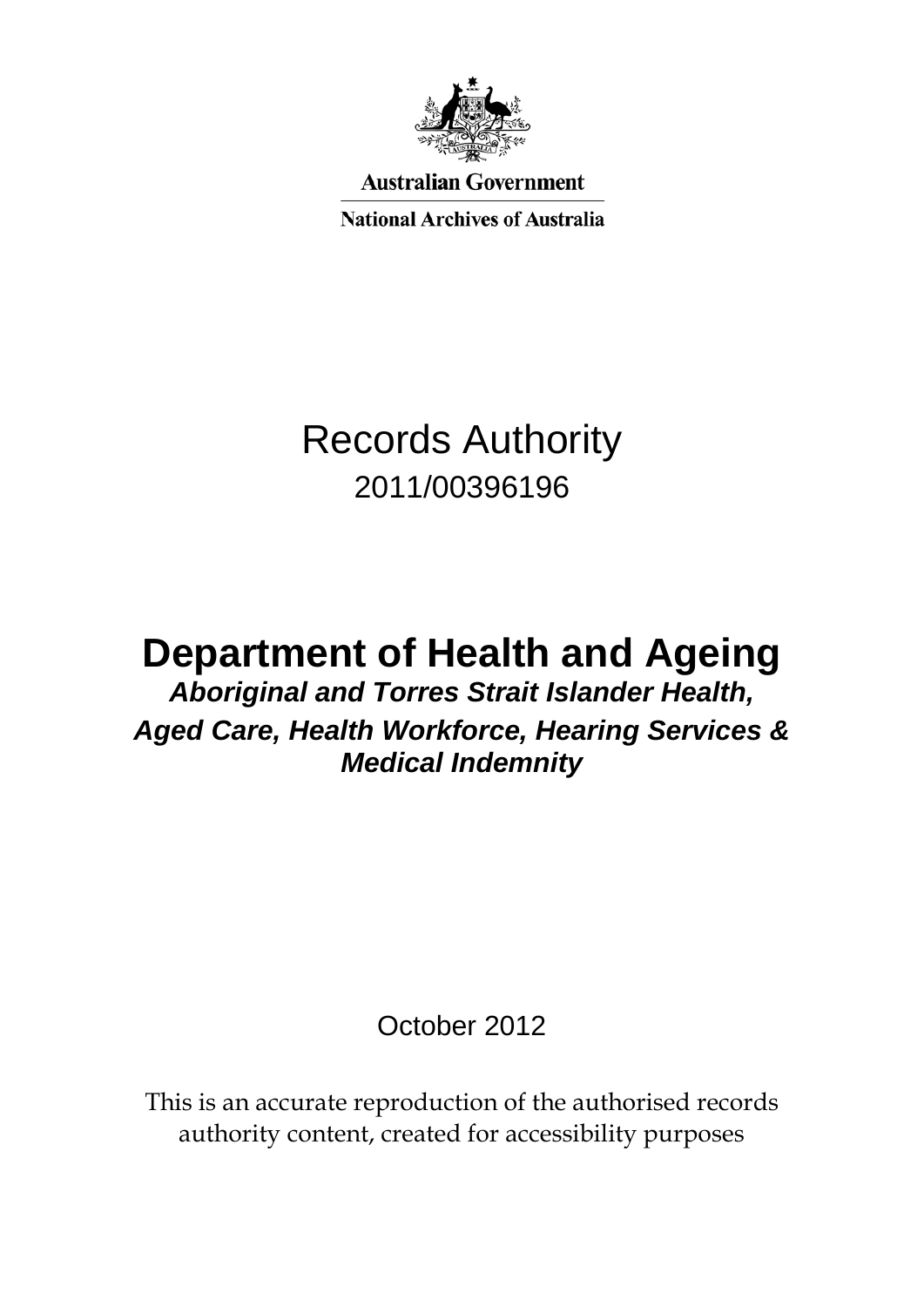#### **CONTENTS**

| 22 |
|----|

© Commonwealth of Australia 2012

This work is copyright. Apart from any use as permitted under the *Copyright Act 1968,* no part may be reproduced by any process without prior written permission from the National Archives of Australia. Requests and inquiries concerning reproduction and rights should be directed to the Publications Manager, National Archives of Australia, PO Box 7425, Canberra Mail Centre ACT 2610, Australia.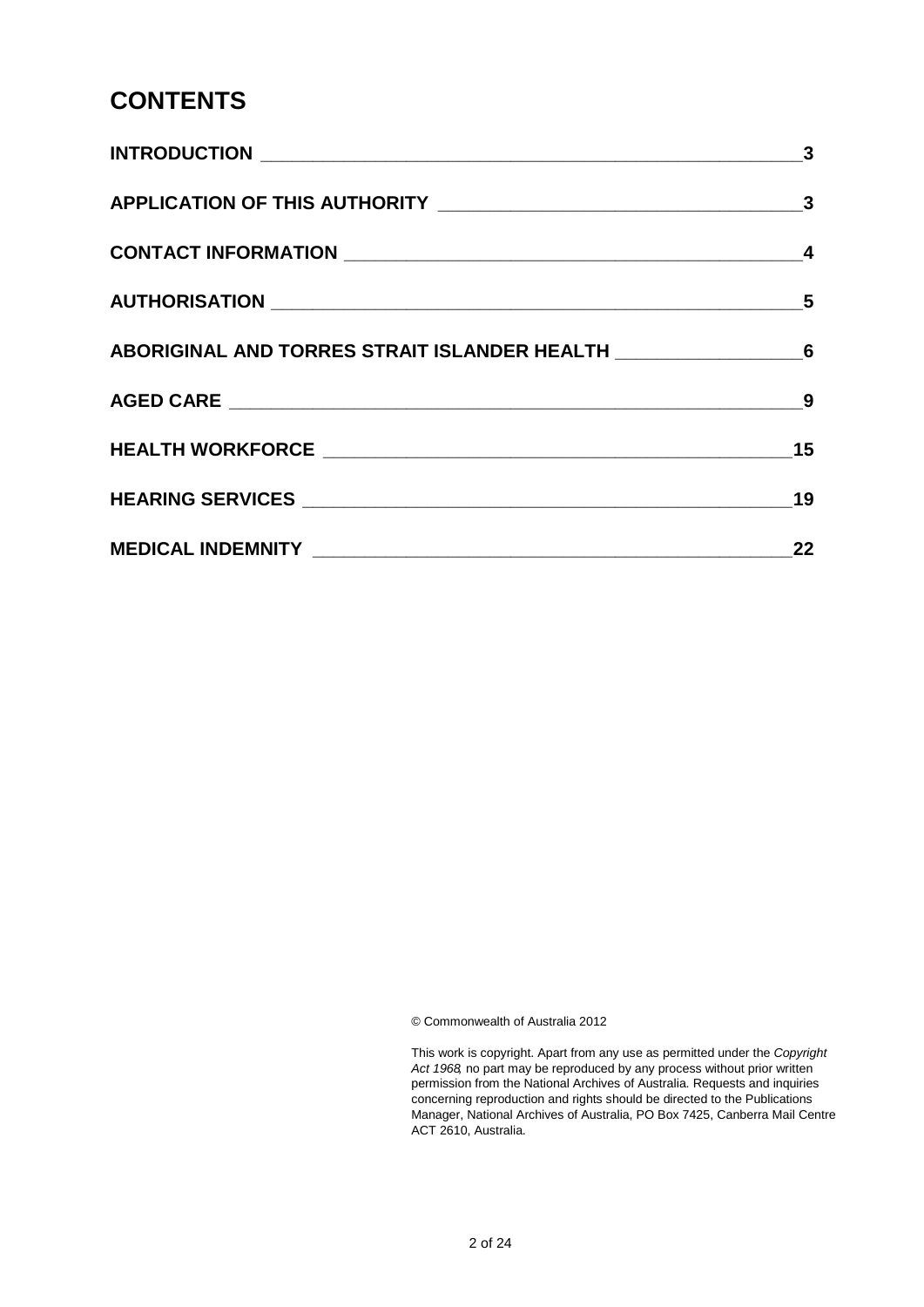# <span id="page-2-0"></span>**INTRODUCTION**

The Department of Health and Ageing and the National Archives of Australia have developed this Records Authority to set out the requirements for keeping or destroying records for the core business area of Aboriginal and Torres Strait Islander Health, Aged Care, Health Workforce, Hearing Services and Medical Indemnity. It represents a significant commitment on behalf of the Department of Health and Ageing to understand, create and manage the records of its activities.

This Authority is based on the identification and analysis of the business of the Department of Health and Ageing. It takes into account the agency's legal and organisational records management requirements, and the interests of stakeholders, the agency and the National Archives of Australia.

The Authority sets out those records that need to be retained as national archives and specifies the minimum length of time that temporary records need to be kept. This Authority gives the Department of Health and Ageing permission under the *Archives Act 1983*, for the destruction of the temporary records described after the minimum retention period has expired. Retention periods for these temporary records are based on: an assessment of business needs; broader organisational accountability requirements; and community expectations, and are approved by the National Archives of Australia on the basis of information provided by the agency.

As changes in circumstances may affect future records management requirements, the periodic review of this Authority is recommended. All amendments must be approved by the National Archives.

# <span id="page-2-1"></span>**APPLICATION OF THIS AUTHORITY**

- 1. This Authority commences the review of disposal authorisation for records of the Department of Health and Ageing. This Authority supersedes Records Authority 784 (1991). This Authority also partially supersedes RDA 1177 (1995) and RDA CRS A1851/D/A2 (1987). The superseded authorities cannot be used by the Department of Health and Ageing after the date of issue of this Authority.
- 2. This Authority is to be used to determine how long records must be kept. Records are matched to the relevant core business and records class in the Authority.
	- Where the minimum retention period has expired and the records are not needed for agency business they should be destroyed as authorised in this Authority.
	- Records that have not reached the minimum retention period must be kept until they do.
	- Records that are identified as Retain as National Archives (RNA) are to be transferred to the National Archives of Australia for preservation.
- 3. This Authority should be used in conjunction with general records authorities such as:
	- the Administrative Functions Disposal Authority (AFDA) and/or AFDA Express issued by the National Archives to cover business processes and records common to Australian Government agencies;
	- General Records Authority (31) For source (including original) records that have been copied, converted or migrated.
- 4. The Normal Administrative Practice (NAP) provision of the *Archives Act 1983* gives agencies permission to destroy certain records without formal authorisation. This usually occurs where records are duplicated, facilitative or for short-term use only. NAP does not replace arrangements agreed to in this Authority but can be used as a tool to assist in identifying records for destruction together with an agency's Records Authority or Authorities, and with AFDA and AFDA Express. The National Archives recommends that agencies develop and implement a Normal Administrative Practice policy. Advice and guidance on destroying records as a normal administrative practice and on how to develop an agency NAP policy is available from the National Archives' website at **[www.naa.gov.au](http://www.naa.gov.au/)**.
- 5. Records that are reasonably likely to be needed as evidence in a current or future judicial proceeding or are subject to a request for access under the *Archives Act 1983,* the *Freedom of Information Act 1982* or any other relevant Act must not be destroyed until the action has been completed.
- 6. Records subject to a disposal freeze must not be destroyed until the freeze has been lifted. Further information about disposal freezes and whether they affect the application of this Authority is available from the National Archives website at **[www.naa.gov.au](http://www.naa.gov.au/)**.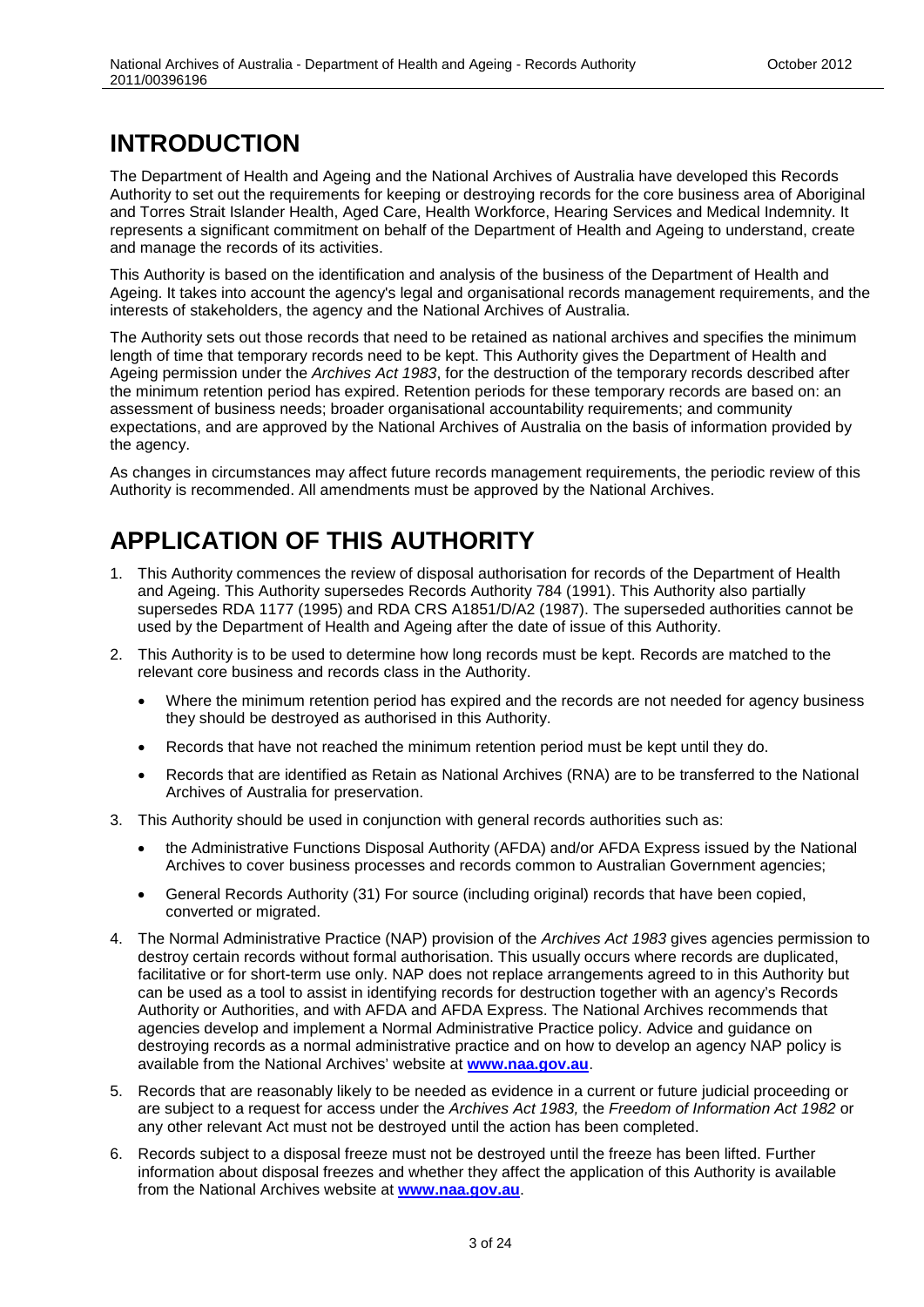- 7. Where the method of recording information changes (for example from a manual system to an electronic system, or when information is migrated from one system to a new system) this Authority can still be applied, providing the records document the same core business. The information must be accessible for the period of time prescribed in this Authority. The Department of Health and Ageing will need to maintain continuing access to the information, including digital information, for the periods prescribed in this records authority or until the information is transferred into the custody of the National Archives.
- 8. In general, retention requirements indicate a minimum period for retention. The Department of Health and Ageing may extend minimum retention periods if it considers that there is an administrative need to do so, without further reference to the National Archives. Where the Department of Health and Ageing believes that its accountability will be substantially compromised because a retention period or periods are not adequate, it should contact the National Archives for review of the retention period.
- 9. Records coming within 'Retain as national archives' classes in this Authority have been determined to be part of the archival resources of the Commonwealth under Section 3C of the *Archives Act 1983*. The determination of Commonwealth records as archival resources of the Commonwealth obliges agencies to transfer the records to the Archives when they cease to be current and, in any event, within 15 years of the records coming into existence, under Section 27 of the *Archives Act 1983*.
- 10. Records in the care of agencies should be appropriately stored, managed and preserved. Agencies need to meet this obligation to ensure that the records remain authentic and accessible over time. Under Section 31 of the *Archives Act 1983*, access arrangements are required for records that become available for public access including those records that remain in agency custody.
- 11. Appropriate arrangements should be made with the National Archives when records are to be transferred into custody. The National Archives accepts for transfer only those records designated as national archives.
- 12. Advice on how to use this Authority is available from the Department of Health and Ageing records manager. If there are problems with the application of the Authority that cannot be resolved, please contact the National Archives.

## <span id="page-3-0"></span>**CONTACT INFORMATION**

For assistance with this authority or for advice on other records management matters, please contact the National Archives' Agency Service Centre.

Queen Victoria Terrace Tel: (02) 6212 3610 Parkes ACT 2600 Fax: (02) 6212 3989 Canberra Mail Centre ACT 2610 Website: **[www.naa.gov.au](http://www.naa.gov.au/)**

PO Box 7425 Email: **[recordkeeping@naa.gov.au](mailto:recordkeeping@naa.gov.au)**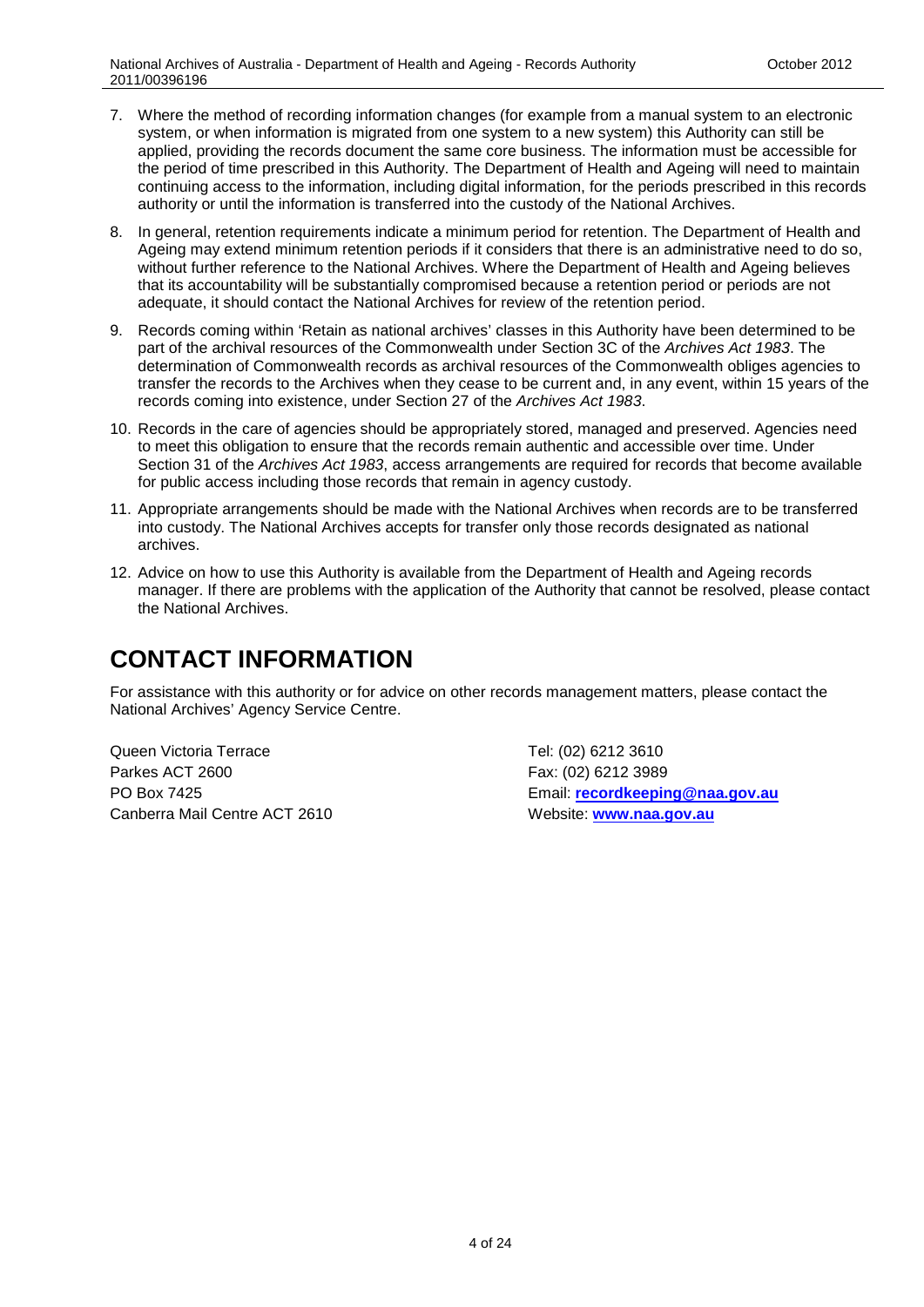# <span id="page-4-0"></span>**AUTHORISATION**

#### **RECORDS AUTHORITY 2011/00396196**

| Person to whom notice of<br>authorisation is given: | Ms Jane Halton<br><b>Department Secretary</b><br>Department of Health and Ageing<br>GPO Box 9848<br>Canberra ACT 2601 |
|-----------------------------------------------------|-----------------------------------------------------------------------------------------------------------------------|
|-----------------------------------------------------|-----------------------------------------------------------------------------------------------------------------------|

| <b>Purpose:</b>     | Authorises arrangements for the disposal of records in accordance with<br>Section 24(2)(b) of the Archives Act 1983                                                                             |
|---------------------|-------------------------------------------------------------------------------------------------------------------------------------------------------------------------------------------------|
|                     | Determines records classed as 'Retain as national archives' in this<br>Records Authority to be part of the archival resources of the<br>Commonwealth under Section 3C of the Archives Act 1983. |
|                     |                                                                                                                                                                                                 |
| <b>Application:</b> | All core business records relating to Aboriginal and Torres Strait<br>Islander Health, Aged Care, Health Workforce, Hearing Services,<br>Medical Indemnity.                                     |
|                     |                                                                                                                                                                                                 |

This authority gives permission for the destruction, retention or transfer to the National Archives of Australia of the records described. This authority will apply only with the consent of the agency currently responsible for the business documented in the records described.

Authorised by **Date of issue:** 

David Fricker 2012 Director-General National Archives of Australia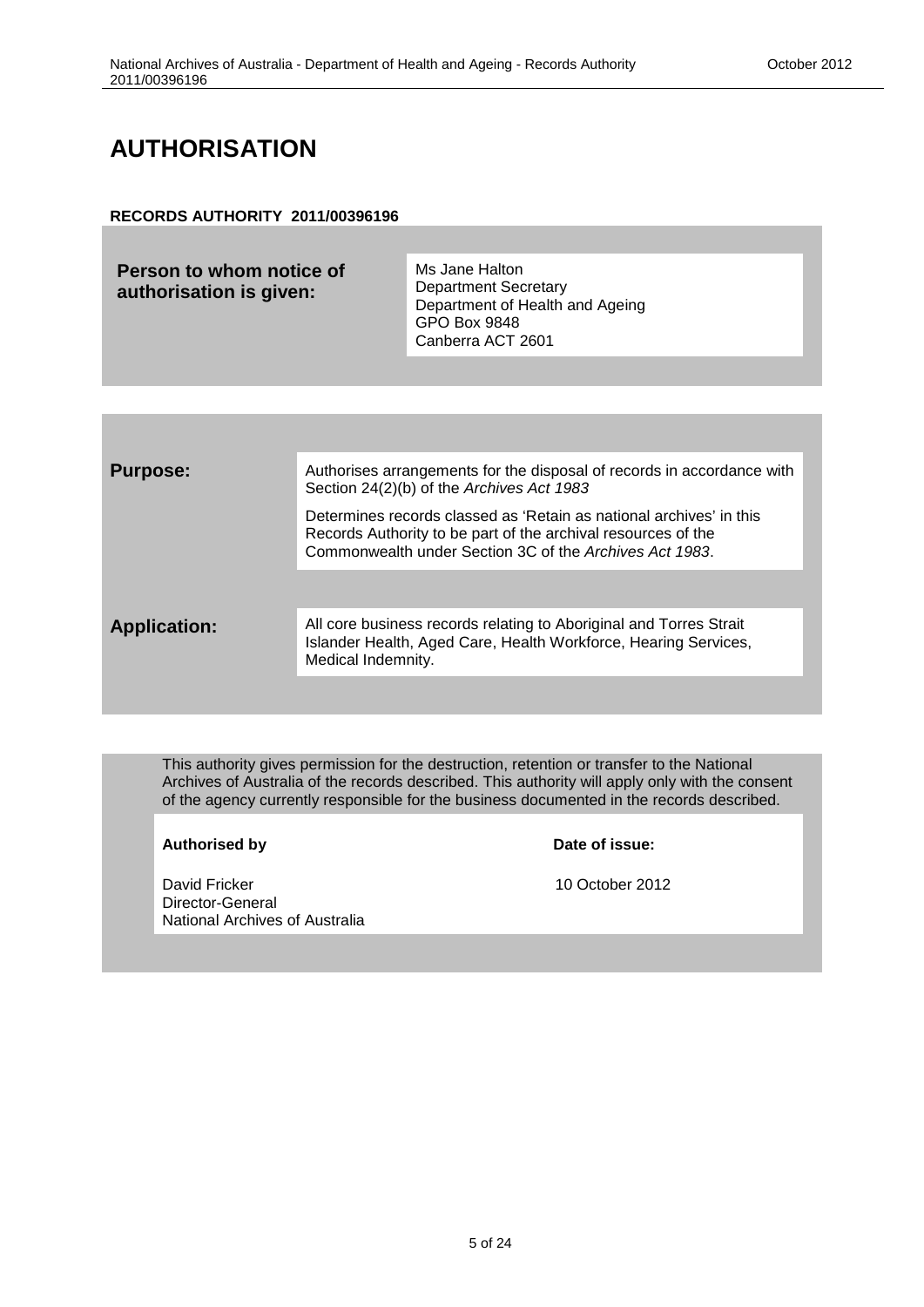## <span id="page-5-0"></span>**ABORIGINAL AND TORRES STRAIT ISLANDER HEALTH**

The core business of improving the health of Aboriginal and Torres Strait Islander peoples by providing and promoting access to comprehensive primary health care. This includes clinical care, population health and health promotion activities to facilitate illness prevention, early intervention and effective disease management. It includes the developing of Indigenous specific health policies and programs and Indigenous specific services in the mainstream health system. This core business includes targeted programs addressing family issues and the administration of funding to Aboriginal and Torres Strait Islander community controlled health and substance use services.

Note: This core business should only be used to sentence records of programs and services that are specific to Aboriginal and Torres Strait Islander peoples. For mainstream health programs and services, including those provided to Aboriginal and Torres Strait Islander peoples as part of the Australian population, use the relevant core business.

The core tasks associated with Aboriginal and Torres Strait Islander health include:

- developing and implementing policies, procedures, plans and strategies;
- managing funding programs;
- negotiating, establishing and administering national agreements;
- conducting research and analysis;
- consulting with stakeholders;
- collecting data; and
- giving or receiving advice.

The performance of the core business is supported by routine administrative tasks such as:

- evaluating and reviewing policies, processes, systems and procedures;
- monitoring and reporting on policies and programs;
- developing briefings, submissions and reports;
- managing internal and external meetings and committees;
- identifying, assessing and managing risk;
- facilitating the conduct of audits;
- preparing and presenting speeches and addresses;
- negotiating, establishing and administering agreements with specific individuals and organisations; and
- arranging and attending conferences.

*For the preparation of budget estimates, budget proposals, cost modelling, and making financial transactions, use AFDA/AFDA Express - FINANCIAL MANAGEMENT.*

*For the management of grants, use GRANT MANAGEMENT General Records Authority 28.* 

*For statutory and non-statutory advisory bodies supporting Aboriginal and Torres Strait Islander health, use the ADVISORY BODIES General Records Authority 26.*

*For the procurement of goods and services, use AFDA/AFDA Express – PROCUREMENT.* 

*For the publication and distribution of agency publications, including standards, use AFDA/AFDA Express – PUBLICATION.*

*For advice to the Minister, ministerial submissions, and the development of legislation, use AFDA/AFDA Express – GOVERNMENT RELATIONS.*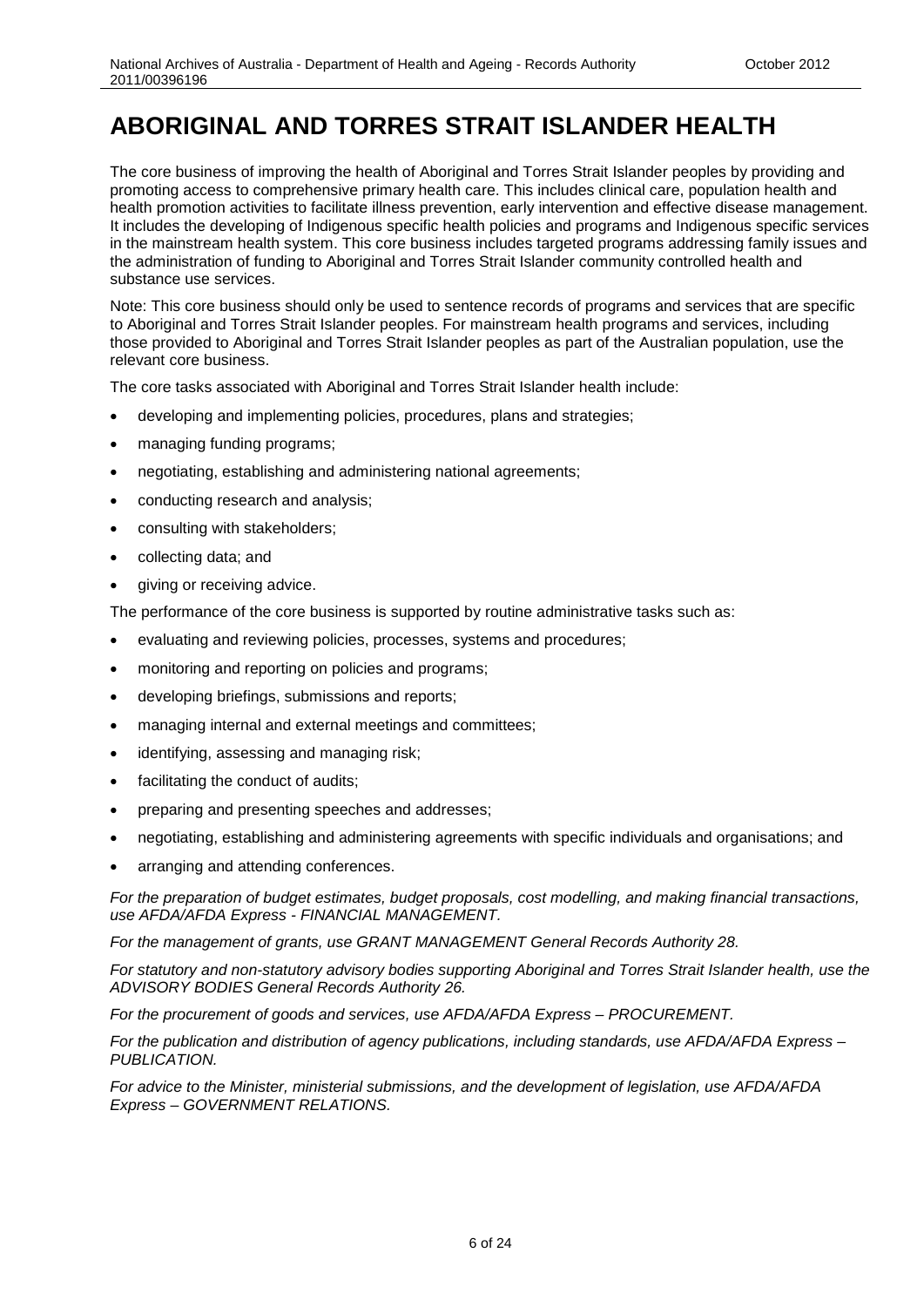#### **ABORIGINAL AND TORRES STRAIT ISLANDER HEALTH**

| <b>Class no</b> | <b>Description of records</b>                                                                                                                                                                                                                                                                                                                                                                           | <b>Disposal</b><br>action |
|-----------------|---------------------------------------------------------------------------------------------------------------------------------------------------------------------------------------------------------------------------------------------------------------------------------------------------------------------------------------------------------------------------------------------------------|---------------------------|
| 49882           | The following significant records documenting:                                                                                                                                                                                                                                                                                                                                                          | Retain as                 |
|                 | development and implementation of policies and strategies supporting the<br>$\bullet$<br>core business of Aboriginal and Torres Strait Islander health;                                                                                                                                                                                                                                                 | national<br>archives      |
|                 | national and regional plans developed to support or to provide access to<br>$\bullet$<br>Aboriginal and Torres Strait Islander health services and programs;                                                                                                                                                                                                                                            |                           |
|                 | development, implementation and monitoring of programs and services<br>$\bullet$<br>designed specifically to improve the health and wellbeing of Aboriginal<br>and Torres Strait Islander people. Includes abandoned projects of<br>significant public interest;                                                                                                                                        |                           |
|                 | provision of funding for Aboriginal and Torres Strait Islander health<br>$\bullet$<br>programs or services. Includes guidelines and criteria, accreditation,<br>investigations and other supporting records. Also includes summary<br>records of: funding programs and successful and unsuccessful<br>applications;                                                                                     |                           |
|                 | high level agreements, memorandums of understanding, and deeds of<br>$\bullet$<br>standing offer relating to the provision of funding for Aboriginal and Torres<br>Strait Islander health programs or services. Includes supporting records;                                                                                                                                                            |                           |
|                 | significant or controversial agreements with specific individuals or<br>$\bullet$<br>organisations;                                                                                                                                                                                                                                                                                                     |                           |
|                 | advice provided to or received from stakeholders relating to Aboriginal<br>$\bullet$<br>and Torres Strait Islander health issues, including reports and<br>submissions;                                                                                                                                                                                                                                 |                           |
|                 | external and high level internal committees relating to Aboriginal and<br>$\bullet$<br>Torres Strait Islander health, where the agency provides secretariat<br>support, is the Australian Government's main representative, or plays a<br>prominent or central role. Includes documents establishing the<br>committee, agenda, final versions of minutes, reports, briefing notes and<br>tabled papers; |                           |
|                 | research concerning Aboriginal and Torres Strait Islander health matters.<br>Includes Indigenous specific data principles, research plans, final major<br>datasets, longitudinal studies and surveys;                                                                                                                                                                                                   |                           |
|                 | liaison and consultation with peak bodies, key stakeholders, Indigenous<br>communities and community-controlled organisations, and other<br>government agencies. Includes significant supporting documentation such<br>as submissions and minutes;                                                                                                                                                      |                           |
|                 | final reports on evaluations and reviews, and service and program<br>$\bullet$<br>outcomes;                                                                                                                                                                                                                                                                                                             |                           |
|                 | final versions of speeches and addresses presented by the portfolio<br>$\bullet$<br>Minister or senior agency staff in support of Aboriginal and Torres Strait<br>Islander health, including addresses presented at conferences; and                                                                                                                                                                    |                           |
|                 | conference papers delivered by agency staff at conferences hosted by the<br>agency on the subject of Aboriginal and Torres Strait Islander health.                                                                                                                                                                                                                                                      |                           |
|                 | [For signed agreements and contracts under seal with specific individuals and<br>organisations that are not significant or controversial, use classes 49883 and<br>49884.]                                                                                                                                                                                                                              |                           |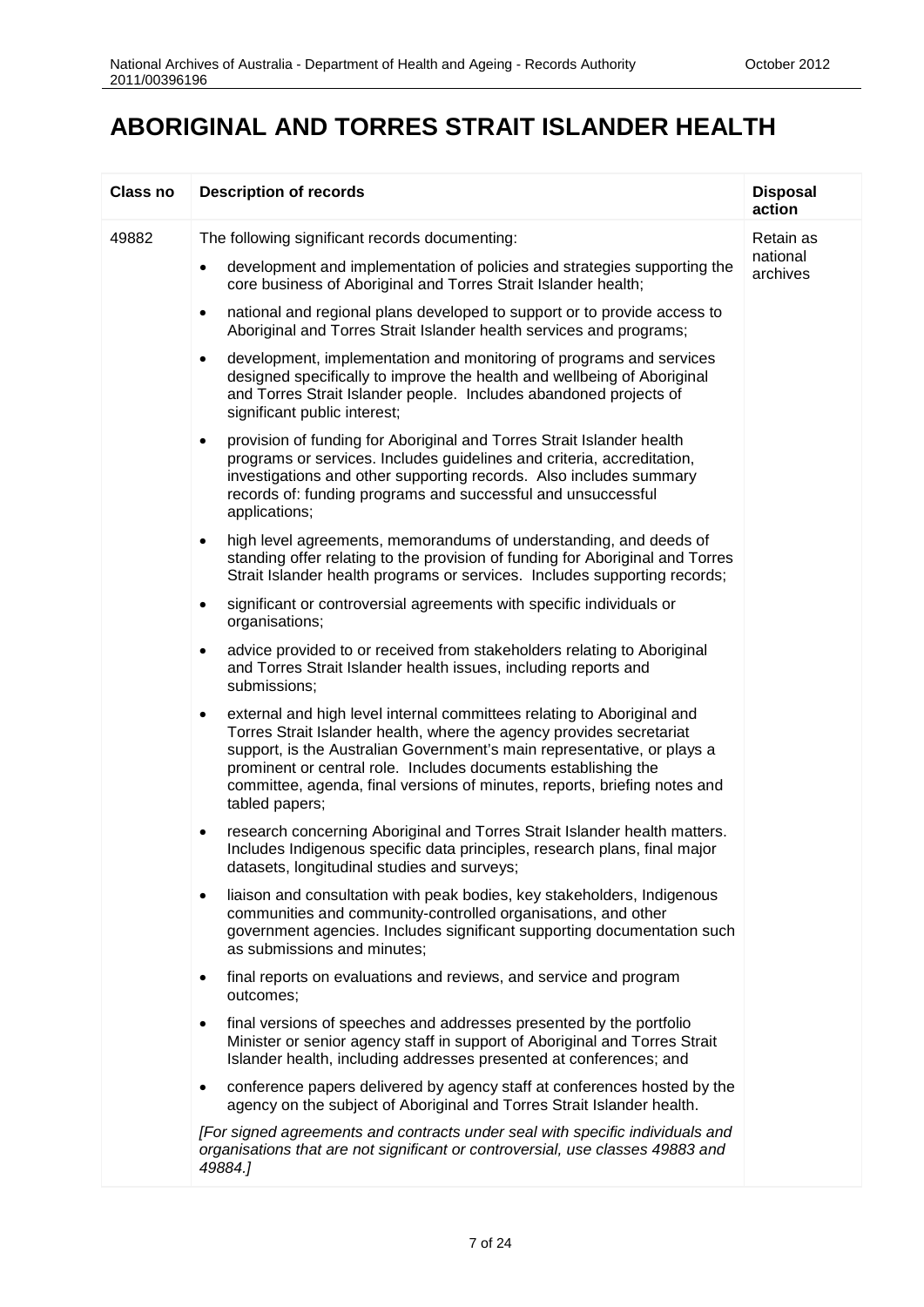## **ABORIGINAL AND TORRES STRAIT ISLANDER HEALTH**

| Class no | <b>Description of records</b>                                                                                                                                                                                                                                                                                                                                                                                                                                                                                                                                                                         | <b>Disposal</b><br>action                                                          |
|----------|-------------------------------------------------------------------------------------------------------------------------------------------------------------------------------------------------------------------------------------------------------------------------------------------------------------------------------------------------------------------------------------------------------------------------------------------------------------------------------------------------------------------------------------------------------------------------------------------------------|------------------------------------------------------------------------------------|
| 49883    | Signed agreements and contracts executed under seal prior to 15 November<br>2005 with organisations or individuals relating to Aboriginal and Torres Strait<br>Islander health care services and programs, and supporting records: Western<br>Australia. Excludes agreements and contracts covered under class 49882.                                                                                                                                                                                                                                                                                 | Destroy 21<br>years after<br>completion or<br>other<br>termination of<br>agreement |
| 49884    | Signed agreements and contracts executed under seal with organisations or<br>individuals relating to Aboriginal and Torres Strait Islander health care<br>services and programs, and supporting records: all States and Territories and<br>Western Australia (from 15 November 2005). Excludes agreements and<br>contracts covered under class 49882.<br>Note: This authority does not permit the destruction or other disposal of<br>records made by agencies in the Northern Territory for the purposes of the<br>Commonwealth's administration of the Northern Territory before 1 January<br>1979. | Destroy 15<br>years after<br>completion or<br>other<br>termination of<br>agreement |
| 49885    | Other records, including:<br>routine operational administrative tasks supporting the core business; and<br>Aboriginal and Torres Strait Islander health activities, other than those<br>covered in classes 49882 - 49884.<br>Note: This authority does not permit the destruction or other disposal of<br>records made by agencies in the Northern Territory for the purposes of the<br>Commonwealth's administration of the Northern Territory before 1 January<br>1979.                                                                                                                             | Destroy 7<br>years after<br>last action                                            |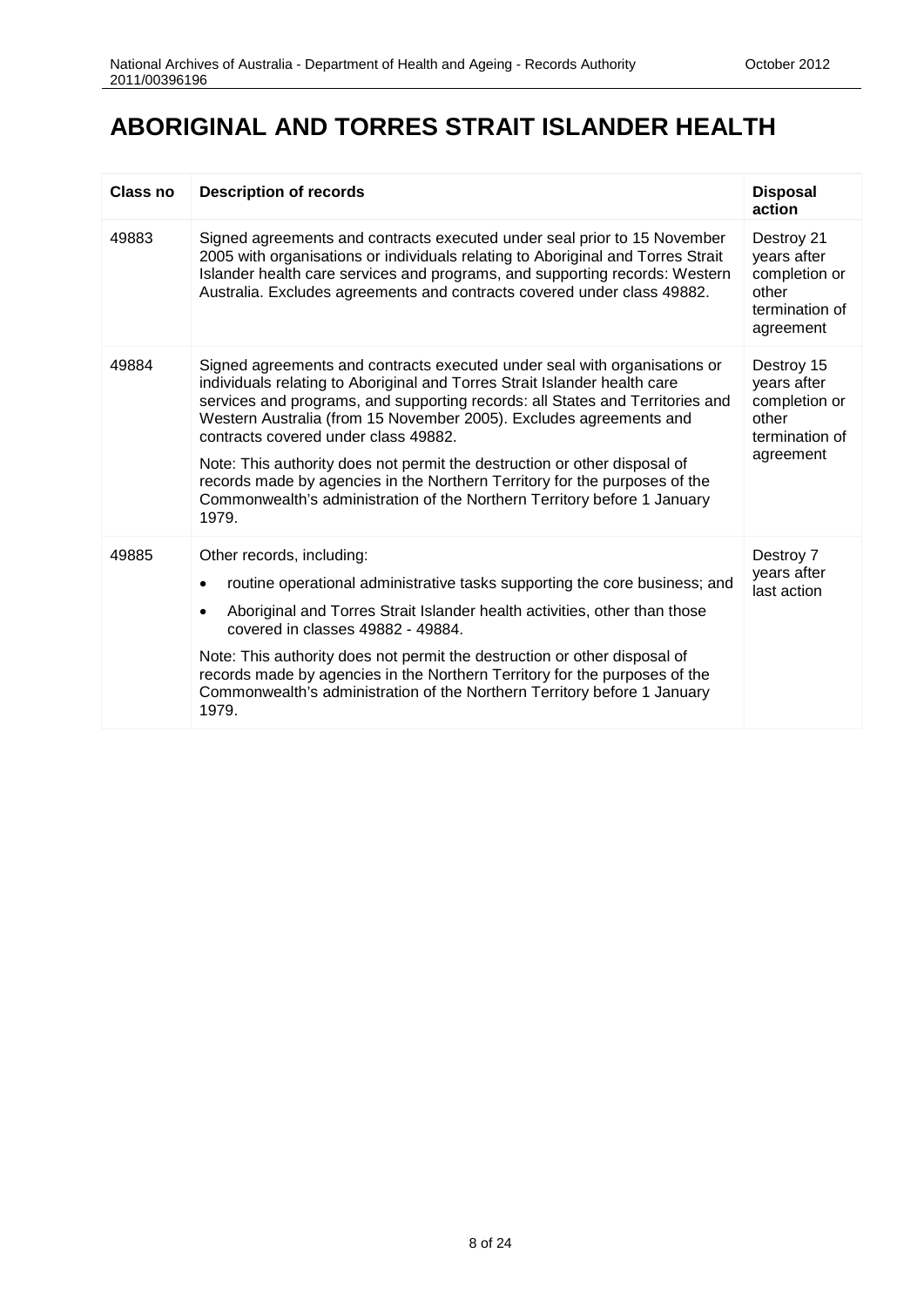<span id="page-8-0"></span>The core business of delivering aged care services, including residential, community and flexible care services. The core tasks associated with aged care include:

- developing, implementing and reviewing aged care policies, strategies, plans, standards and programs;
- determining the demand and capacity for aged care services in geographical areas;
- allocating places to approved providers;
- receiving, evaluating and processing applications from organisations to become providers of aged care services, including residential, community and flexible care services;
- monitoring aged care service providers for compliance with standards or requirements, and applying sanctions to non-complying service providers where necessary. Includes suspending approvals;
- managing and investigating complaints, including complaints against service providers;
- managing appeals against agency decisions;
- processing and assessing applications from individuals to become recipients of aged care services;
- providing financial assistance in support of aged care, including primary care supplements, accommodation, or other payments;
- establishing funding agreements;
- providing and managing capital grants and subsidised loans for the construction of aged care facilities; and
- conferring aged and community care awards.

The performance of the core business is supported by routine administrative tasks such as:

- developing, implementing and reviewing aged care processes, systems and procedures;
- providing advice and other forms of information;
- managing public enquiries and submissions;
- conducting research;
- planning, conducting and facilitating internal and external audits;
- managing and participating in internal and external meetings and committees;
- liaising and consulting with government and non-government stakeholders, including members of the public, on aged care matters;
- developing reports and submissions;
- preparing and presenting speeches and addresses;
- arranging and attending conferences; and
- identifying, assessing and managing risk.

*For services and programs designed to prevent or reduce the incidence of chronic diseases such as arthritis, asthma, cancer, diabetes, and cardiovascular disease, use CHRONIC DISEASE PREVENTION.*

*For policies, strategies, programs and campaigns designed to promote healthy environments and lifestyle behaviours (including healthy ageing), prevent disease through vaccinations, inform the community about lifestyle risk factors, including alcohol, tobacco and substance abuse, and ensure the safety of food, use HEALTH PROMOTION & SAFETY.*

*For policies, strategies, programs and services designed to improve access to medical and health care services including both primary (eg GPs, clinics) and acute care (eg hospitals), use MEDICAL & HEALTH CARE ACCESS.*

*For medical and health care access services and programs for the aged that relate to pharmaceutical benefits, use PHARMACEUTICAL BENEFITS.*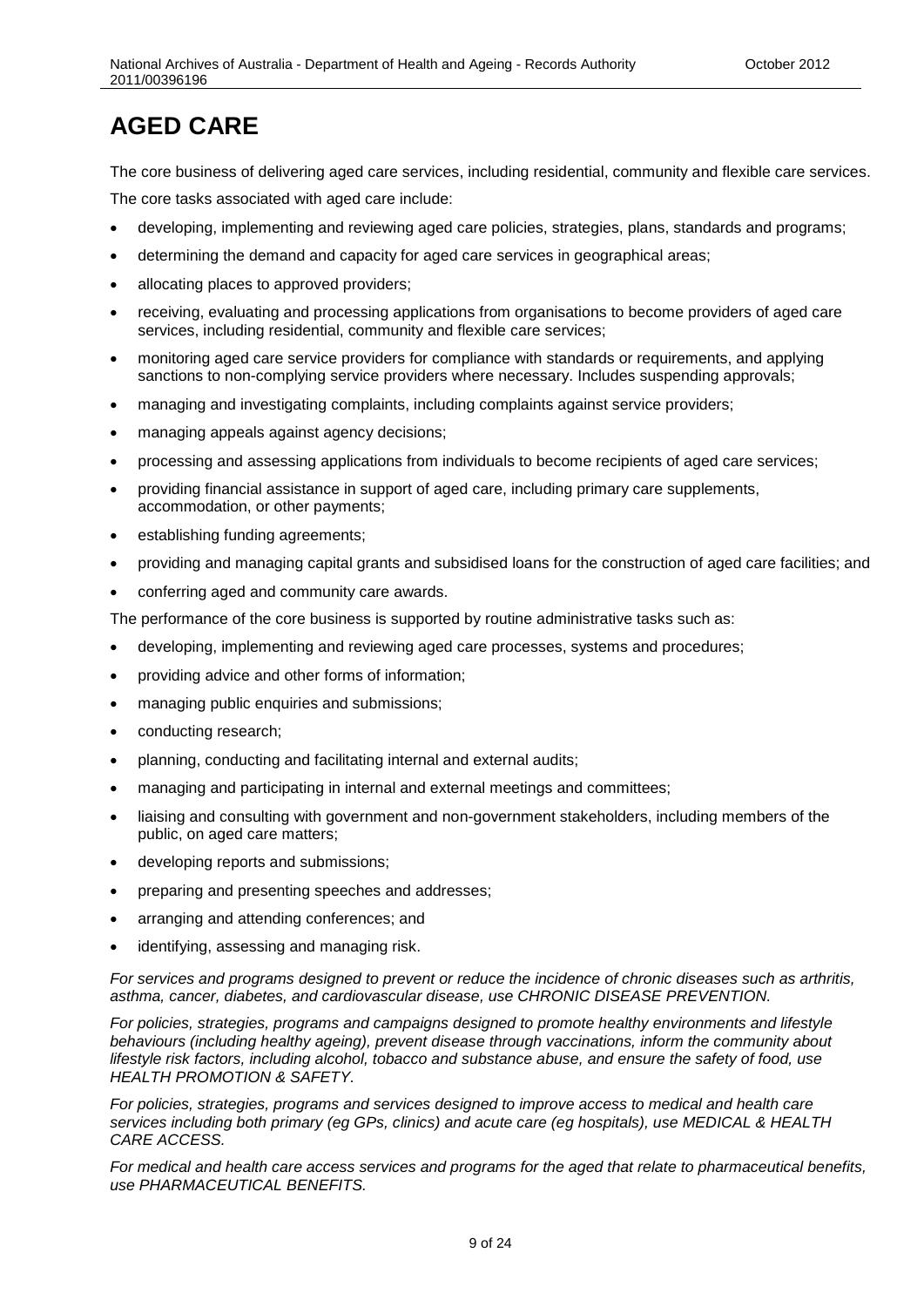*For medical and health care access services and programs for the aged that relate to hearing services, use HEARING SERVICES.*

*For policies, strategies, programs and services designed to support the health of Aboriginal and Torres Strait Islander (ATSI) people, use ABORIGINAL & TORRES STRAIT ISLANDER HEALTH.*

*For policies, strategies, programs and services designed to address broader social health issues in the community, including mental illness, use MENTAL HEALTH.*

*For statutory and non-statutory advisory bodies supporting aged care, use the ADVISORY BODIES GRA.*

*For the preparation of budget estimates, budget proposals, cost modelling, and making financial transactions, use AFDA/AFDA Express - FINANCIAL MANAGEMENT.*

*For the procurement of goods and services, including contractors or consultants, use AFDA/AFDA Express - PROCUREMENT.*

*For advice to the Minister, ministerial submissions, and the development of legislation, use AFDA/AFDA Express – GOVERNMENT RELATIONS.*

| <b>Class no</b> | <b>Description of records</b>                                                                                                                                                                                                                                                                                                                                                                                                                                                                                               | <b>Disposal</b><br>action |
|-----------------|-----------------------------------------------------------------------------------------------------------------------------------------------------------------------------------------------------------------------------------------------------------------------------------------------------------------------------------------------------------------------------------------------------------------------------------------------------------------------------------------------------------------------------|---------------------------|
| 51001           | The following significant records documenting:                                                                                                                                                                                                                                                                                                                                                                                                                                                                              | Retain as                 |
|                 | development and implementation of national and high level internal<br>policies, strategies, plans and programs for aged and community care.<br>Includes final versions, proposals, submissions, records of consultation,<br>working papers and related research;                                                                                                                                                                                                                                                            | national<br>archives      |
|                 | external and high level internal committees relating to aged care, where<br>$\bullet$<br>the agency provides secretariat support, is the Australian Government's<br>main representative, or plays a prominent or central role. Includes<br>establishment records, agenda, final versions of minutes, reports, briefing<br>notes and tabled papers;                                                                                                                                                                          |                           |
|                 | signed versions of agreements and contracts (including contracts under<br>$\bullet$<br>seal) and supporting documents, where the contracts and agreements:<br>relate to the provision of aged or community care funding to States and<br>Territories and other Commonwealth agencies; are controversial or<br>ground-breaking in nature; or, substantially impact upon the provision of<br>aged care services in Australia. Includes joint venture agreements,<br>Memorandums of Understanding and deeds of standing offer; |                           |
|                 | national and sector-wide reviews of aged and community care services<br>$\bullet$<br>and programs, including major drafts, submissions and final reports (eg<br>Review of the Aged Care Funding Instrument);                                                                                                                                                                                                                                                                                                                |                           |
|                 | outcomes of major internal reviews where the review: investigates<br>$\bullet$<br>controversial matters or matters of public interest; has far reaching<br>implications for the provision of aged care services and programs; or<br>results in significant changes to agency policy and programs;                                                                                                                                                                                                                           |                           |
|                 | consolidated reports of aged care place allocations by geographic region<br>$\bullet$<br>which are the results of decisions made to approve aged care places,<br>known generally as the aged care approval rounds. Includes aged care<br>planning region maps;                                                                                                                                                                                                                                                              |                           |
|                 | final versions of standards developed to support the delivery of aged or<br>$\bullet$<br>community care services, including the Manual of Standards and<br><b>Guidelines for Residential Aged Care Services;</b>                                                                                                                                                                                                                                                                                                            |                           |
|                 | advice provided to or received from major national stakeholders relating<br>to aged care issues, including in the form of reports and submissions;                                                                                                                                                                                                                                                                                                                                                                          |                           |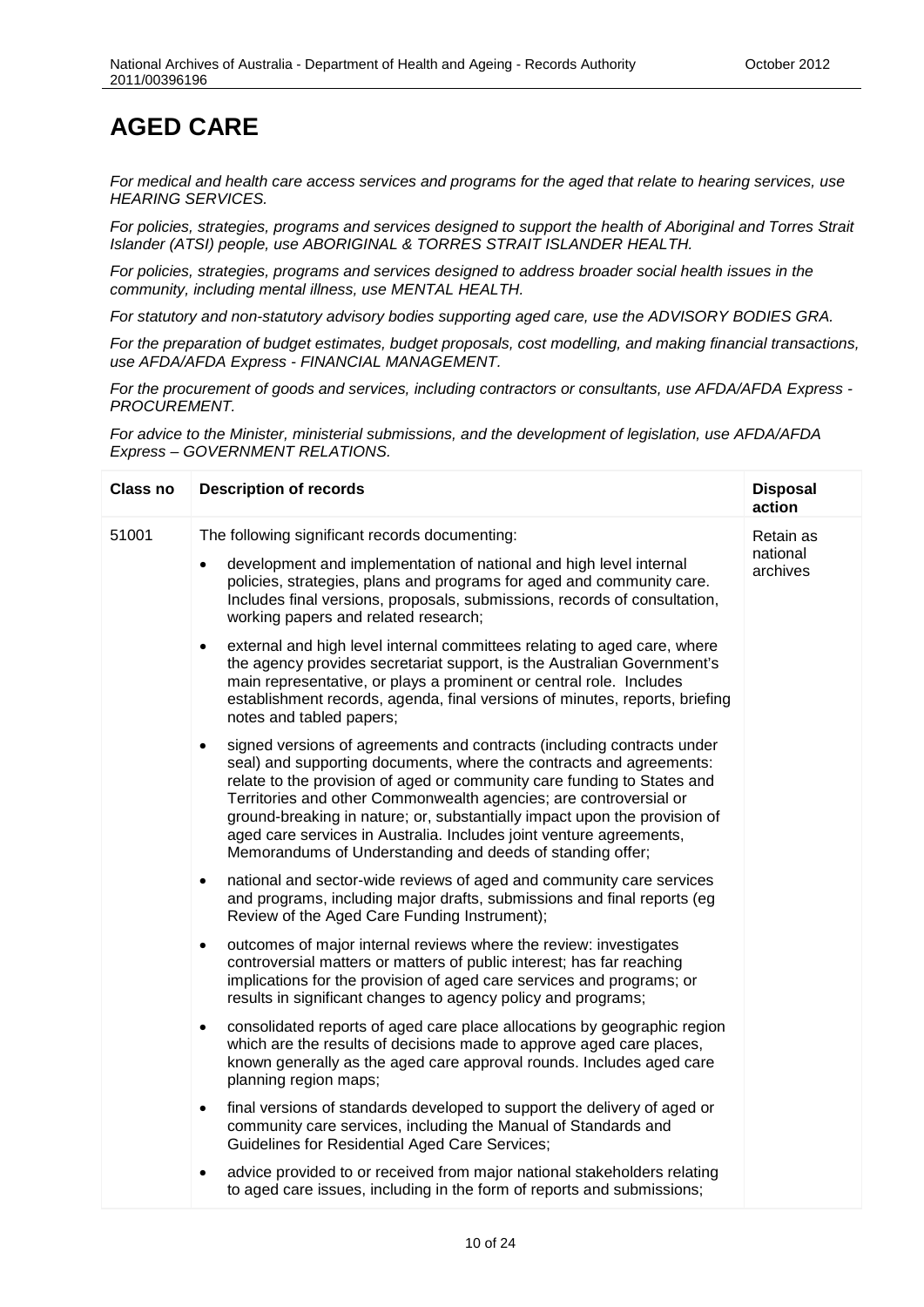| <b>Class no</b> | <b>Description of records</b>                                                                                                                                                                                                                                                                                                         | <b>Disposal</b><br>action                                                          |
|-----------------|---------------------------------------------------------------------------------------------------------------------------------------------------------------------------------------------------------------------------------------------------------------------------------------------------------------------------------------|------------------------------------------------------------------------------------|
|                 | master versions of agency publications produced to support aged and<br>$\bullet$<br>community care. Includes newsletters and information sheets;                                                                                                                                                                                      |                                                                                    |
|                 | findings or outcomes of research into aged or community care, including<br>$\bullet$<br>demographic research and modelling. Incudes final research reports;                                                                                                                                                                           |                                                                                    |
|                 | final versions of internal or external reports which result in substantial<br>$\bullet$<br>changes to agency policy and programs, relate to aged care issues that<br>are controversial or of public interest, or substantially impact upon the<br>provision of aged care services;                                                    |                                                                                    |
|                 | datasets consolidating information on service providers and service<br>$\bullet$<br>recipients, such as those generated by the Aged and Community Care<br>Management Information System (ACCMIS). Includes relevant data<br>dictionaries;                                                                                             |                                                                                    |
|                 | investigations into complaints about aged care providers or residential<br>$\bullet$<br>care facilities that are high profile or controversial, have far reaching<br>implications for the provision of aged care services and programs, or<br>result in significant changes to agency policy and programs;                            |                                                                                    |
|                 | reports, papers and proceedings of national aged care conferences<br>$\bullet$<br>hosted by the agency;                                                                                                                                                                                                                               |                                                                                    |
|                 | appeals or reviews of decisions made by the agency under health care<br>$\bullet$<br>legislation that are precedent setting, relate to issues that are<br>controversial or of public interest, or result in significant changes to<br>agency policy or programs;                                                                      |                                                                                    |
|                 | ceremonies for conferring national aged care awards, including<br>$\bullet$<br>supporting records such as programs, invitations, photographs and award<br>recipient nomination and assessment; and                                                                                                                                    |                                                                                    |
|                 | final versions of speeches and addresses presented by the portfolio<br>$\bullet$<br>Minister or senior agency staff in support of the aged care core business,<br>including addresses presented at conferences.                                                                                                                       |                                                                                    |
| 51156           | Records documenting projects relating to the construction of aged care<br>facilities that are funded through capital grants or subsidised loans approved<br>by the agency. Excludes records of projects that are abandoned.                                                                                                           | Destroy 80<br>years after<br>last action                                           |
|                 | [For the management of grants (including grants awarded through grant<br>funding agreements), other than capital grants for the construction of aged<br>care facilities, use GRANT MANAGEMENT General Records Authority 28.                                                                                                           |                                                                                    |
|                 | For agreements establishing agency approved subsidised loans, use classes<br>51001, 51157, 51158, 51159 or 51174.                                                                                                                                                                                                                     |                                                                                    |
|                 | For the management of agency approved subsidised loans, use class 51174.                                                                                                                                                                                                                                                              |                                                                                    |
|                 | For capital grant or subsidised loan projects that have been abandoned, use<br>class 51174.]                                                                                                                                                                                                                                          |                                                                                    |
| 51157           | Signed agreements or contracts executed under seal prior to 15 November<br>2005 with individuals, organisations, non-government agencies, and<br>companies relating to the provision of aged care services or programs, and<br>supporting records: Western Australia. Excludes agreements and contracts<br>covered under class 51001. | Destroy 21<br>years after<br>completion or<br>other<br>termination of<br>agreement |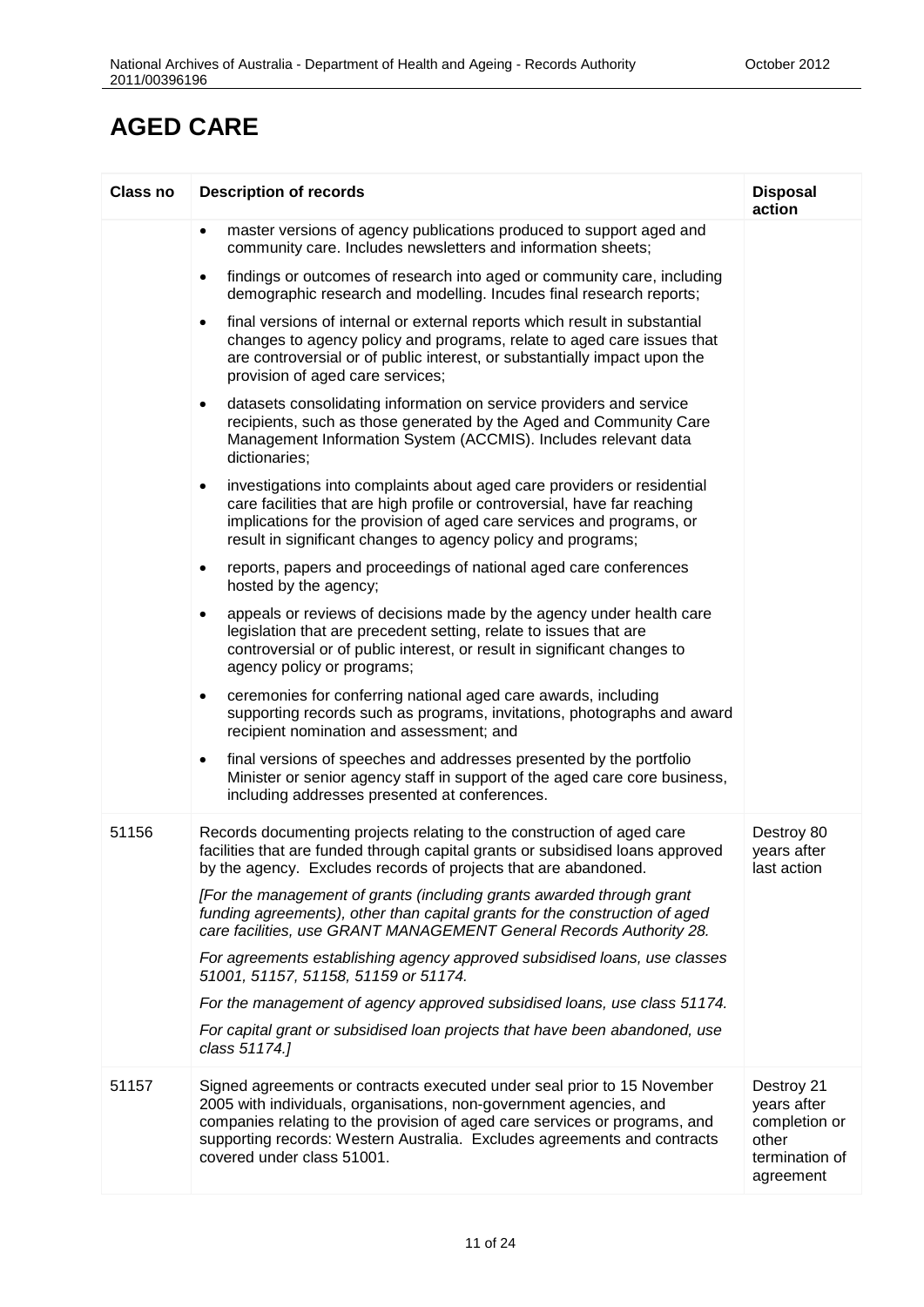| <b>Class no</b> | <b>Description of records</b>                                                                                                                                                                                                                                                                                                                                                                                                                                                                                                                                                                                                                                                                                                                                              | <b>Disposal</b><br>action                                                                      |
|-----------------|----------------------------------------------------------------------------------------------------------------------------------------------------------------------------------------------------------------------------------------------------------------------------------------------------------------------------------------------------------------------------------------------------------------------------------------------------------------------------------------------------------------------------------------------------------------------------------------------------------------------------------------------------------------------------------------------------------------------------------------------------------------------------|------------------------------------------------------------------------------------------------|
| 51158           | Signed agreements or contracts executed under seal with individuals,<br>organisations, non-government agencies, and companies relating to the<br>provision of aged care services or programs, and supporting records: Victoria<br>and South Australia. Excludes agreements and contracts covered under<br>class 51001.                                                                                                                                                                                                                                                                                                                                                                                                                                                     | Destroy 15<br>years after<br>completion or<br>other<br>termination of<br>agreement             |
| 51159           | Signed agreements or contracts executed under seal with individuals,<br>organisations, non-government agencies, and companies relating to the<br>provision of aged care services or programs, and supporting records: New<br>South Wales, Queensland, Australian Capital Territory, Northern Territory,<br>Tasmania and Western Australia (from 15 November 2005). Excludes<br>agreements and contracts covered under class 51001.                                                                                                                                                                                                                                                                                                                                         | Destroy 12<br>years after<br>completion or<br>other<br>termination of<br>agreement             |
| 51160           | Records documenting:<br>appeals or reviews of decisions made by the agency under aged care<br>legislation, other than those covered in class 51001;<br>unsuccessful applications to be a provider of residential care, community<br>٠<br>care or flexible care services; and<br>ceremonies for conferring general, non-national aged and community<br>$\bullet$<br>care related awards, including supporting records.                                                                                                                                                                                                                                                                                                                                                      | Destroy 10<br>years after<br>action<br>completed                                               |
| 51166           | Master sets of manuals, guidelines, handbooks, procedures and directives<br>supporting the core business of aged care, other than those covered in class<br>51001.                                                                                                                                                                                                                                                                                                                                                                                                                                                                                                                                                                                                         | Destroy 10<br>years after<br>superseded                                                        |
| 51168           | Records, including case files, relating to the approval of aged care service<br>providers. Includes records documenting:<br>receipt and assessment of applications from, and the approval of<br>providers of, residential care, community care and flexible care services<br>against provider approval principles, and the notification to service<br>providers of approval, including any conditions applied to the approval.<br>Includes successful applications, research material, recommendations,<br>correspondence, minutes, briefs and phone transcripts;<br>receipt, assessment and processing of applications for the allocation of<br>٠                                                                                                                         | Destroy 7<br>years after the<br>service<br>provider<br>ceases to be<br>an approved<br>provider |
|                 | aged care places, including for the transfer of places, the variation or<br>revoking of allocations, the processing of fees received with applications,<br>the processing of applications for extra service status allocations, and the<br>allocation and notification to service providers of available places<br>including any conditions applied to the approval. Includes applications<br>received from aged care providers, the final Minute (signed by the<br>Minister, approving the final numbers of allocations), maps, decision<br>making processes, supporting data, letters of offer, decline/rejection<br>letters, transcripts and notes for file, research material, recommendations,<br>internal and external correspondence, briefs and phone transcripts; |                                                                                                |
|                 | monitoring or audit of aged care service providers for compliance with<br>٠<br>service standards. Includes briefs, internal and external correspondence,<br>reports of spot visits, warrants, records of investigations and police<br>liaison, final monitoring or audit reports, and recommendations for action;                                                                                                                                                                                                                                                                                                                                                                                                                                                          |                                                                                                |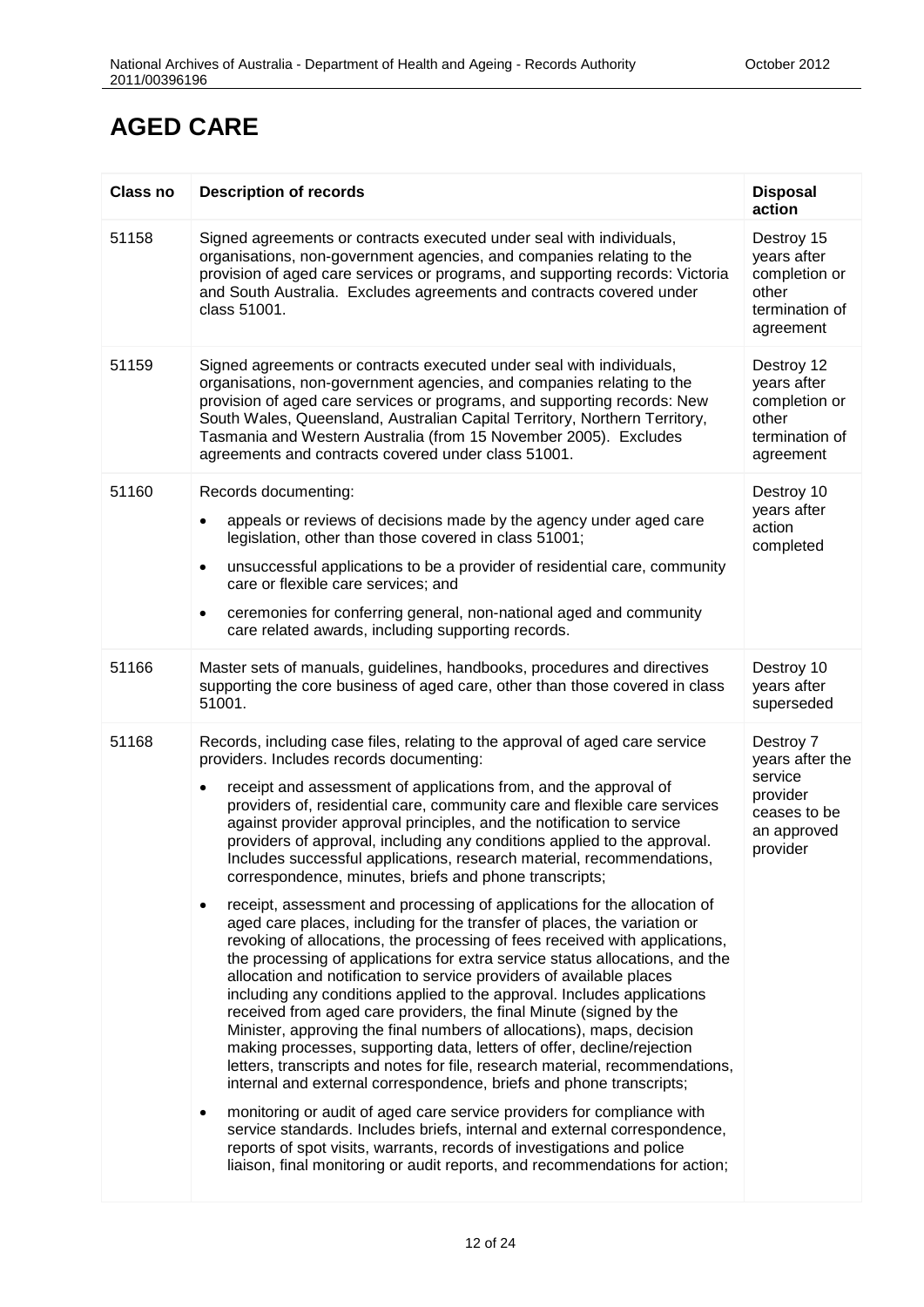| Class no | <b>Description of records</b>                                                                                                                                                                                                                                                                                                                                                      | <b>Disposal</b><br>action                   |
|----------|------------------------------------------------------------------------------------------------------------------------------------------------------------------------------------------------------------------------------------------------------------------------------------------------------------------------------------------------------------------------------------|---------------------------------------------|
|          | investigations of complaints against service providers, including records<br>$\bullet$<br>of mediation and other forms of conciliation, other than those covered in<br>class 51001;                                                                                                                                                                                                |                                             |
|          | suspension of approved providers from making appraisals or authorising<br>$\bullet$<br>others to make appraisals regarding the level of care provided to<br>recipients;                                                                                                                                                                                                            |                                             |
|          | advice and other forms of information received from or provided to aged<br>$\bullet$<br>care service providers;                                                                                                                                                                                                                                                                    |                                             |
|          | revoking of approvals of providers of aged care services;<br>$\bullet$                                                                                                                                                                                                                                                                                                             |                                             |
|          | revoking of certification of residential aged care services; and<br>$\bullet$                                                                                                                                                                                                                                                                                                      |                                             |
|          | receipt, assessment and processing of applications for grants from aged<br>$\bullet$<br>care service providers for the delivery of specific aged care services and<br>programs or related purposes. Includes successful and unsuccessful<br>applications, correspondence, notes for file, minutes and briefs, copies of<br>payment releases, reimbursements and phone transcripts. |                                             |
|          | [For unsuccessful applications to become approved aged care service<br>providers, use class 51174.                                                                                                                                                                                                                                                                                 |                                             |
|          | For unsuccessful applications by service providers for the allocation and<br>transfer or variation of aged care places, use class 51174.]                                                                                                                                                                                                                                          |                                             |
| 51170    | Records, including case files, relating to the recipients of residential care,<br>community care, or flexible care services. Includes:                                                                                                                                                                                                                                             | Destroy 7<br>years after the                |
|          | advice and other forms of information received or provided to aged care<br>$\bullet$<br>recipients, including about recipient care levels. Includes forms providing<br>detailed information about the level of care required by recipients,<br>correspondence, briefs, phone transcripts and visit reports;                                                                        | care recipient<br>ceases to<br>receive care |
|          | receipt, assessment, processing and approval of applications for<br>$\bullet$<br>subsidies and financial hardship assistance from care recipients;                                                                                                                                                                                                                                 |                                             |
|          | expiration, lapsing or revocation of approvals for recipients of aged care<br>٠<br>services; and                                                                                                                                                                                                                                                                                   |                                             |
|          | determinations and notifications, including the notification of decisions to<br>٠<br>recipients of aged care or other services.                                                                                                                                                                                                                                                    |                                             |
| 51172    | Records documenting:                                                                                                                                                                                                                                                                                                                                                               | Destroy 3                                   |
|          | handling routine public enquiries about the core business of aged and<br>$\bullet$<br>community care;                                                                                                                                                                                                                                                                              | years after<br>action<br>completed          |
|          | monitoring and evaluation of public reaction to and the initial investigation<br>$\bullet$<br>of low level, general complaints about aged care services, including<br>through surveys and stakeholder consultation;                                                                                                                                                                |                                             |
|          | administration of routine low level internal agency meetings, including<br>$\bullet$<br>minutes and supporting documents; and                                                                                                                                                                                                                                                      |                                             |
|          | administrative arrangements for conferences, seminars or forums<br>٠<br>arranged by the organisation, including program development records,<br>invitations to speakers, registrations, venue bookings, and travel and<br>catering arrangements.                                                                                                                                   |                                             |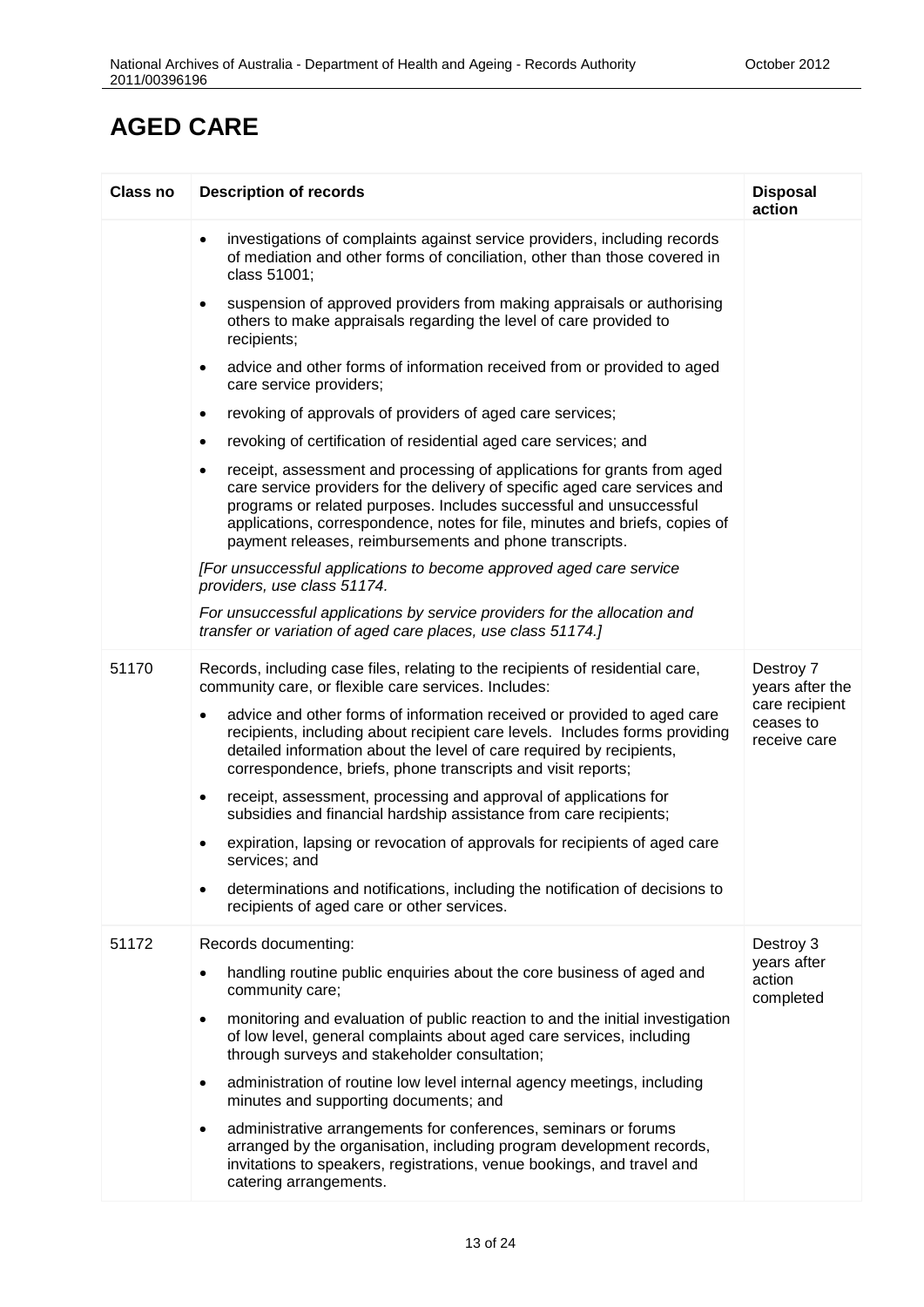| <b>Class no</b> | <b>Description of records</b>                                                                                                                                                                                           | <b>Disposal</b><br>action                       |
|-----------------|-------------------------------------------------------------------------------------------------------------------------------------------------------------------------------------------------------------------------|-------------------------------------------------|
| 51174           | Records documenting:<br>routine operational administrative tasks supporting the core business; and<br>aged care activities, other than those covered in classes 51001, 51156 -<br>51160, 51166, 51168, 51170 and 51172. | Destroy 7<br>years after<br>action<br>completed |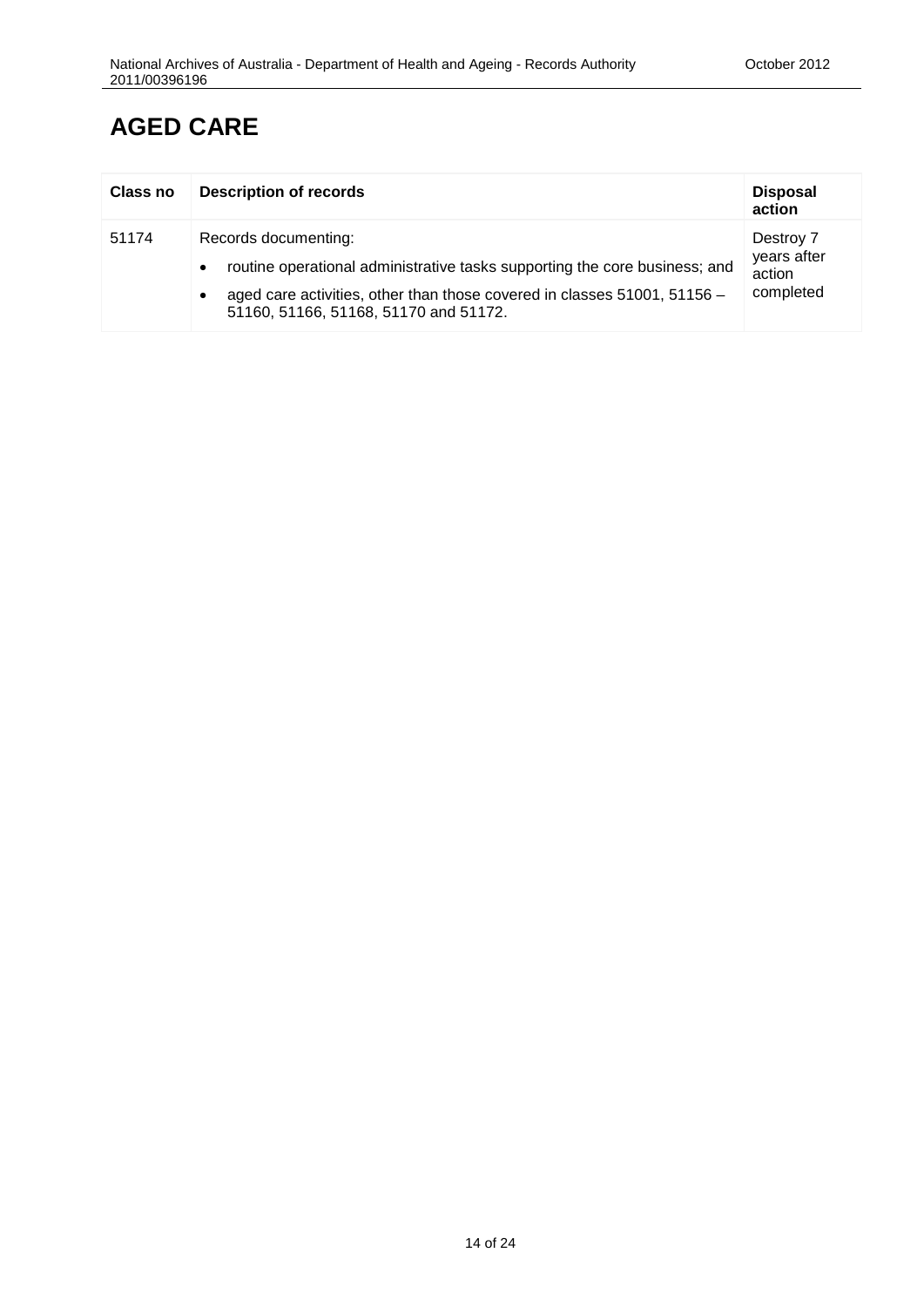<span id="page-14-0"></span>The core business of supporting and developing the health workforce and also improving access to health and medical professionals in regional and remote areas of Australia including through the provision of funding.

The core tasks associated with health workforce include:

- developing, implementing and reviewing health workforce policies, procedures, strategies, plans and programs, including a national registration and accreditation scheme;
- administering, marketing and managing health workforce programs and services;
- liaising and consulting with key stakeholders, including educational and health care facilities, health care professionals and medical practitioners, health care and medical students, and other government agencies;
- processing applications for access to funding to improve the education of the health workforce or to provide access to educational facilities;
- establishing funding agreements with State and Territory Governments, workforce bodies, external agencies, universities and colleges and other organisations; and
- collecting and analysing data, including through surveys, and conducting research.

The performance of the core business is supported by routine administrative tasks such as:

- reviewing health workforce processes, systems, standards and products;
- managing public enquiries and customer services;
- providing advice, submissions and other forms of information, including marketing materials, about health workforce programs and services;
- developing internal and external reporting;
- managing and participating in internal and external meetings and committees;
- managing informal appeals;
- preparing and presenting speeches and addresses;
- arranging and attending conferences;
- identifying, assessing and managing risks; and
- planning, conducting or facilitating internal and external audits.

*For the preparation of budget estimates, budget proposals, cost modelling, and making financial transactions, use AFDA/AFDA Express - FINANCIAL MANAGEMENT.*

*For the procurement of goods and services in support of health workforce programs, use AFDA/AFDA Express – PROCUREMENT.* 

*For the publication and distribution of agency publications, including publishing standards and marketing material, use AFDA/AFDA Express – PUBLICATION.* 

*For the management of grants, including grant funding agreements, use GRANT MANAGEMENT General Records Authority 28.* 

*For advice to the Minister, ministerial submissions, and the development of legislation, use AFDA/AFDA Express – GOVERNMENT RELATIONS.*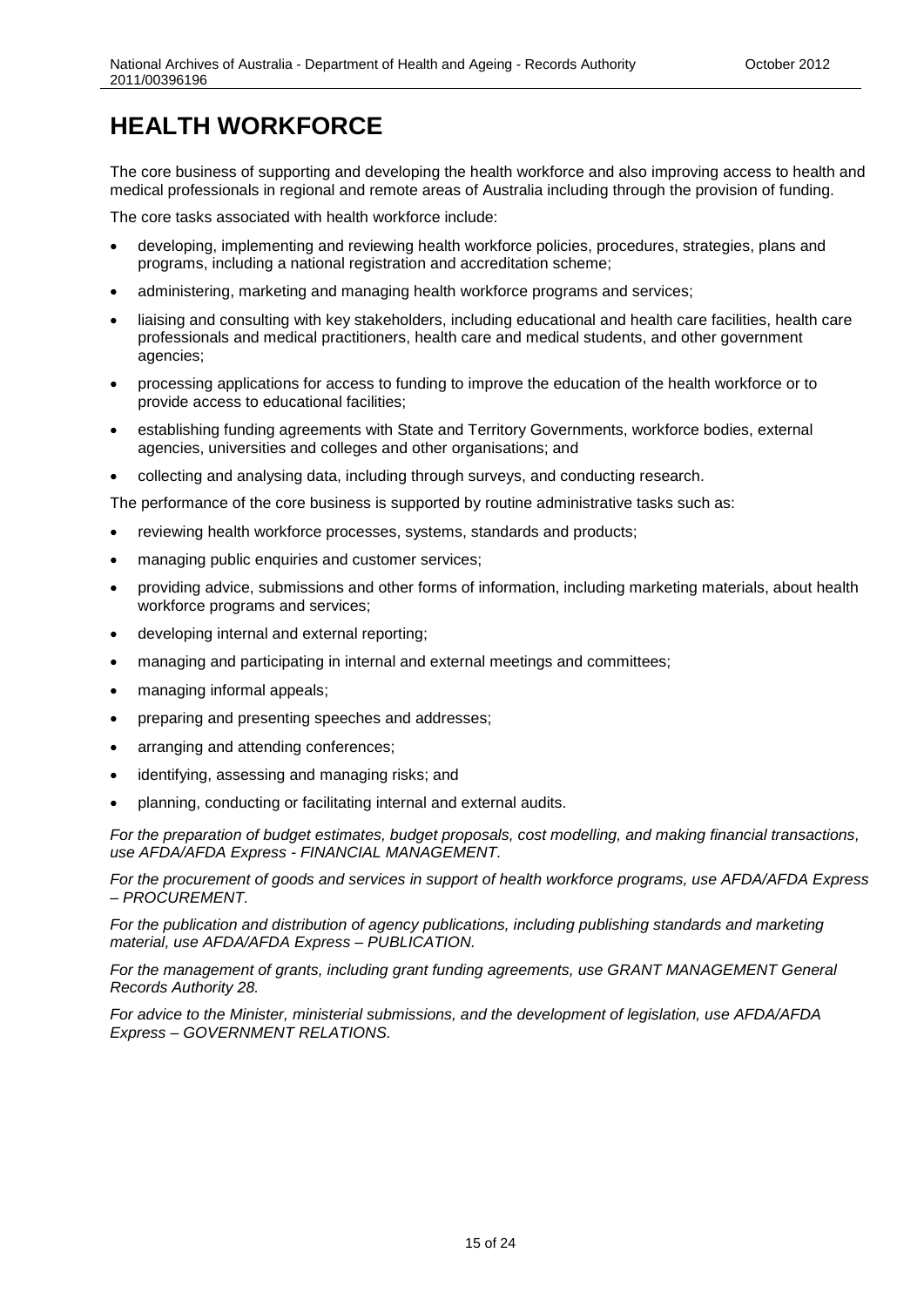| Class no | <b>Description of records</b>                                                                                                                                                                                                                                                                                                                                                                                                                                                                   | <b>Disposal</b><br>action |
|----------|-------------------------------------------------------------------------------------------------------------------------------------------------------------------------------------------------------------------------------------------------------------------------------------------------------------------------------------------------------------------------------------------------------------------------------------------------------------------------------------------------|---------------------------|
| 46684    | The following significant records documenting:                                                                                                                                                                                                                                                                                                                                                                                                                                                  | Retain as                 |
|          | development and implementation of national and high level internal<br>٠<br>policies, strategies and plans designed to support, develop and provide<br>access to health and medical professionals, and to support the<br>implementation of national registration and accreditation standards for the<br>health workforce. Includes final versions, working papers, supporting<br>materials, and related research;                                                                                | national<br>archives      |
|          | development and implementation of national programs and reform<br>$\bullet$<br>initiatives designed to develop and provide access to health and medical<br>professionals;                                                                                                                                                                                                                                                                                                                       |                           |
|          | summary information of recipients of scholarships and Commonwealth<br>٠<br>supported placements, including bonded medical placements. Includes<br>summary information contained in relevant registers and databases (eg<br>SKOLTRAC database);                                                                                                                                                                                                                                                  |                           |
|          | external and high level internal committees relating to the health<br>$\bullet$<br>workforce core business, where the agency provides the secretariat, is<br>the Australian Government's main representative, or plays a prominent or<br>central role. Includes documents establishing the committee, agenda,<br>final versions of minutes, reports, briefing notes and tabled papers;                                                                                                          |                           |
|          | national and sector wide health workforce program reviews, including<br>$\bullet$<br>major drafts, submissions and final reports;                                                                                                                                                                                                                                                                                                                                                               |                           |
|          | outcomes of major internal reviews where the review: investigates matters<br>٠<br>of controversy or public interest; has far reaching implications for the<br>health workforce; or results in significant changes to agency policy and<br>programs;                                                                                                                                                                                                                                             |                           |
|          | signed versions of significant contracts and agreements (including those<br>٠<br>executed under seal) and supporting documents, where the contracts and<br>agreements: relate to substantial funding arrangements with States and<br>Territories and other organisations; are controversial or ground-breaking<br>in nature; or, substantially impact on Australia's health workforce.<br>Includes joint venture agreements and Memorandums of Understanding<br>with other government agencies. |                           |
|          | advice provided to or received from major national stakeholders relating<br>to health workforce issues including in the form of reports and<br>submissions;                                                                                                                                                                                                                                                                                                                                     |                           |
|          | high level internal meetings relating to health workforce matters;<br>$\bullet$                                                                                                                                                                                                                                                                                                                                                                                                                 |                           |
|          | findings or outcomes of research into health workforce trends, including<br>٠<br>demographic research and workforce modelling;                                                                                                                                                                                                                                                                                                                                                                  |                           |
|          | high level reports and reports prepared in relation to controversial health<br>$\bullet$<br>workforce matters (eg reports of the Medical Training Review Panel);                                                                                                                                                                                                                                                                                                                                |                           |
|          | marketing campaigns promoting health workforce programs and services,<br>٠<br>where the campaign is: innovative or ground breaking; generates<br>significant public interest or controversy; or has a substantial impact on<br>the health workforce. Includes conducting market research and<br>developing marketing materials;                                                                                                                                                                 |                           |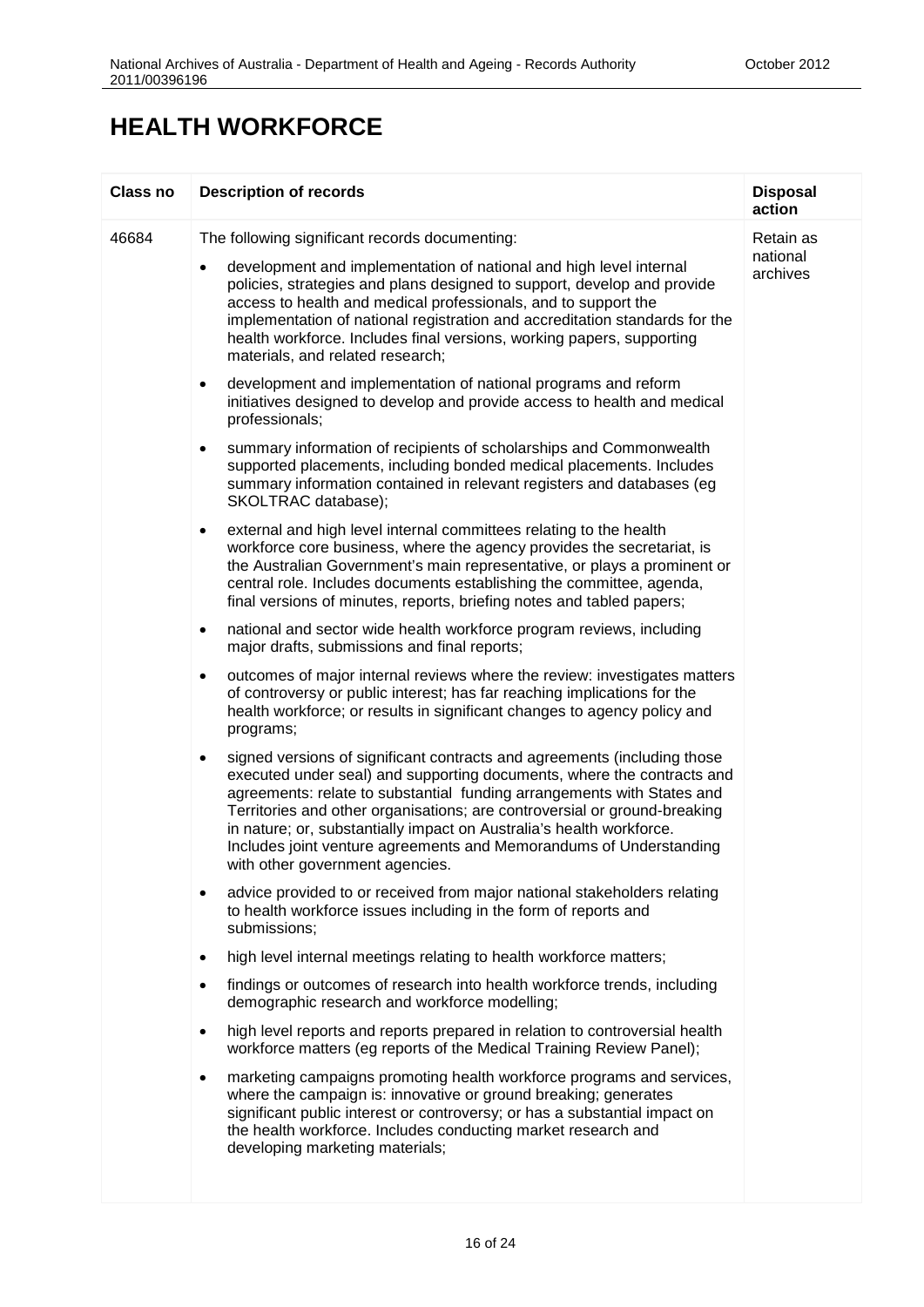| <b>Class no</b> | <b>Description of records</b>                                                                                                                                                                                                                                                                                                                                                                                                                                                                                                                                                                                                                                                                                                                                                                                                                                                                                                                                                                                                                                                                                                                                                                                                                                                                                                                                                            | <b>Disposal</b><br>action                                                          |
|-----------------|------------------------------------------------------------------------------------------------------------------------------------------------------------------------------------------------------------------------------------------------------------------------------------------------------------------------------------------------------------------------------------------------------------------------------------------------------------------------------------------------------------------------------------------------------------------------------------------------------------------------------------------------------------------------------------------------------------------------------------------------------------------------------------------------------------------------------------------------------------------------------------------------------------------------------------------------------------------------------------------------------------------------------------------------------------------------------------------------------------------------------------------------------------------------------------------------------------------------------------------------------------------------------------------------------------------------------------------------------------------------------------------|------------------------------------------------------------------------------------|
|                 | final versions of speeches and addresses presented by the portfolio<br>$\bullet$<br>Minister or senior agency staff in support of the health workforce core<br>business, including addresses presented at conferences; and<br>final outputs of data collection undertaken in support of the health<br>$\bullet$<br>workforce core business, including data sourced from external sources or<br>collected internally. Includes master versions of datasets.                                                                                                                                                                                                                                                                                                                                                                                                                                                                                                                                                                                                                                                                                                                                                                                                                                                                                                                               |                                                                                    |
| 46685           | Signed agreements or contracts executed under seal prior to 15 November<br>2005 with State and Territory Governments, health workforce bodies, external<br>agencies, universities, colleges and other organisations relating to health<br>workforce services and programs, or with individual medical students in<br>relation to bonded medical places, and supporting records: Western Australia.<br>Excludes agreements and contracts covered under class 46684.                                                                                                                                                                                                                                                                                                                                                                                                                                                                                                                                                                                                                                                                                                                                                                                                                                                                                                                       | Destroy 21<br>years after<br>completion or<br>other<br>termination of<br>agreement |
| 46686           | Signed agreements or contracts executed under seal with State and Territory<br>Governments, workforce bodies, external agencies, universities, colleges and<br>other organisations relating to health workforce services and programs, or<br>with individual medical students in relation to bonded medical places, and<br>supporting records: Victoria and South Australia. Excludes agreements and<br>contracts covered under class 46684.                                                                                                                                                                                                                                                                                                                                                                                                                                                                                                                                                                                                                                                                                                                                                                                                                                                                                                                                             | Destroy 15<br>years after<br>completion or<br>other<br>termination of<br>agreement |
| 46687           | Signed agreements or contracts executed under seal with State and Territory<br>Governments, workforce bodies, external agencies, universities, colleges and<br>other organisations relating to health workforce services and programs, or<br>with individual medical students in relation to bonded medical places, and<br>supporting records: New South Wales, Western Australia (from 15 November<br>2005), Queensland, Australian Capital Territory, Northern Territory and<br>Tasmania. Excludes agreements and contracts covered under class 46684.                                                                                                                                                                                                                                                                                                                                                                                                                                                                                                                                                                                                                                                                                                                                                                                                                                 | Destroy 12<br>years after<br>completion or<br>other<br>termination of<br>agreement |
| 46688           | Records documenting:<br>provision of funding to State and Territory Governments, peak workforce<br>$\bullet$<br>bodies, external agencies and other organisations as part of funding<br>agreements designed to support, develop and provide access to health<br>and medical professionals, including in regional and remote areas;<br>receipt, assessment and processing of applications from health and<br>٠<br>medical professionals for financial assistance that is not in the form of a<br>grant. Includes unsuccessful applications and applications from medical<br>professionals who are ineligible to receive benefits;<br>planning and conduct of internal and external audits relating to the core<br>$\bullet$<br>business of health workforce. Includes records of liaison and consultation<br>with stakeholders and auditing bodies, meeting notes, comments and<br>reports, research materials and working papers; and<br>promotion and marketing of health workforce programs and services,<br>$\bullet$<br>including conducting market research and developing marketing<br>materials, other than those covered in class 46684. Includes design<br>proofs and communication strategies.<br>[For agreements establishing funding to State and Territory Governments,<br>peak workforce bodies, external agencies and other organisations, use<br>classes 46684 - 46687.] | Destroy 10<br>years after<br>last action                                           |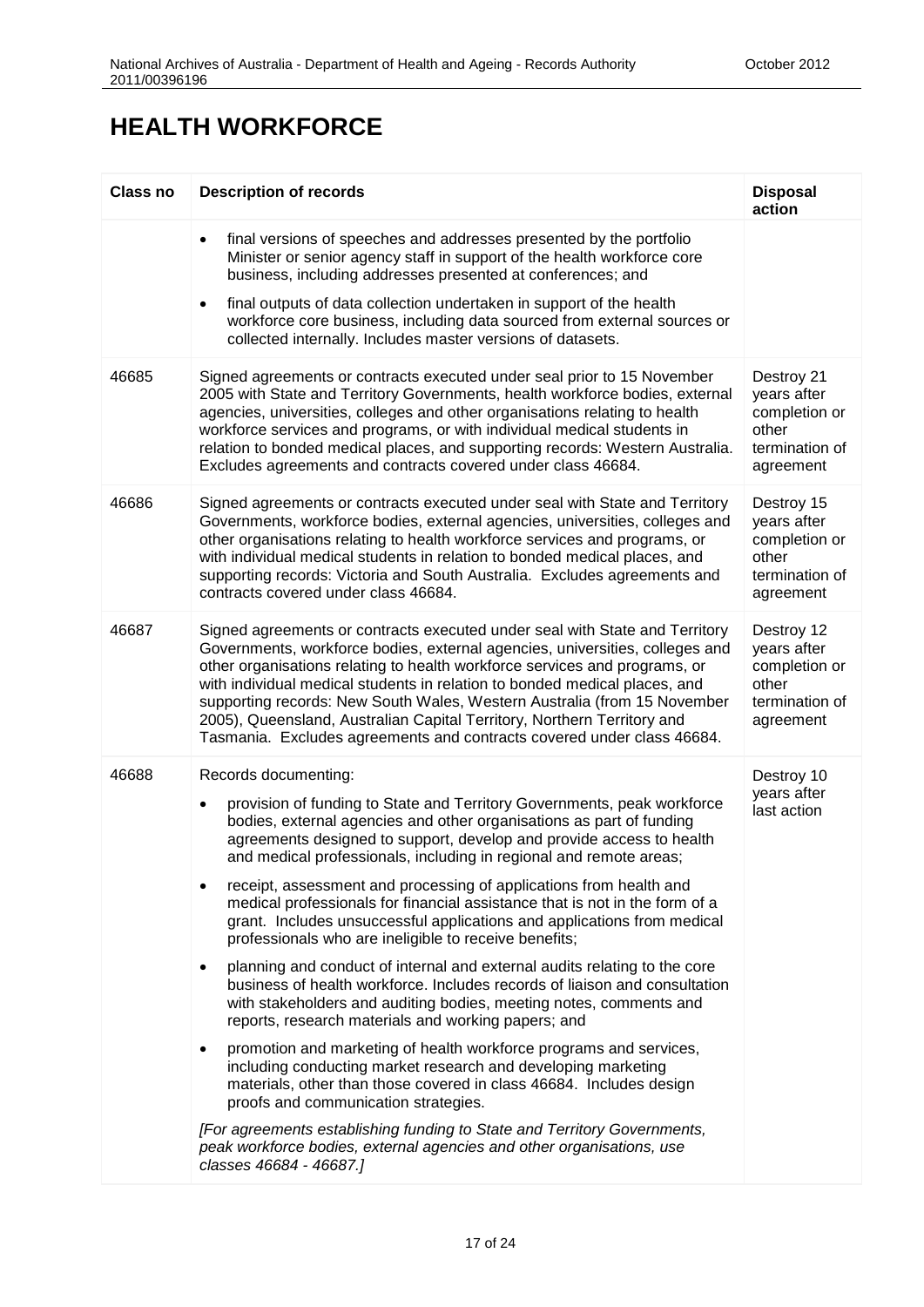| <b>Class no</b> | <b>Description of records</b>                                                                                                                                                                                      | <b>Disposal</b><br>action                                              |
|-----------------|--------------------------------------------------------------------------------------------------------------------------------------------------------------------------------------------------------------------|------------------------------------------------------------------------|
| 46689           | Records documenting:<br>routine operational administrative tasks supporting the core business; and<br>$\bullet$<br>health workforce activities, other than those covered in classes 46684 -<br>$\bullet$<br>46688. | Destroy 7<br>years after<br>last action or<br>policy is<br>superseded. |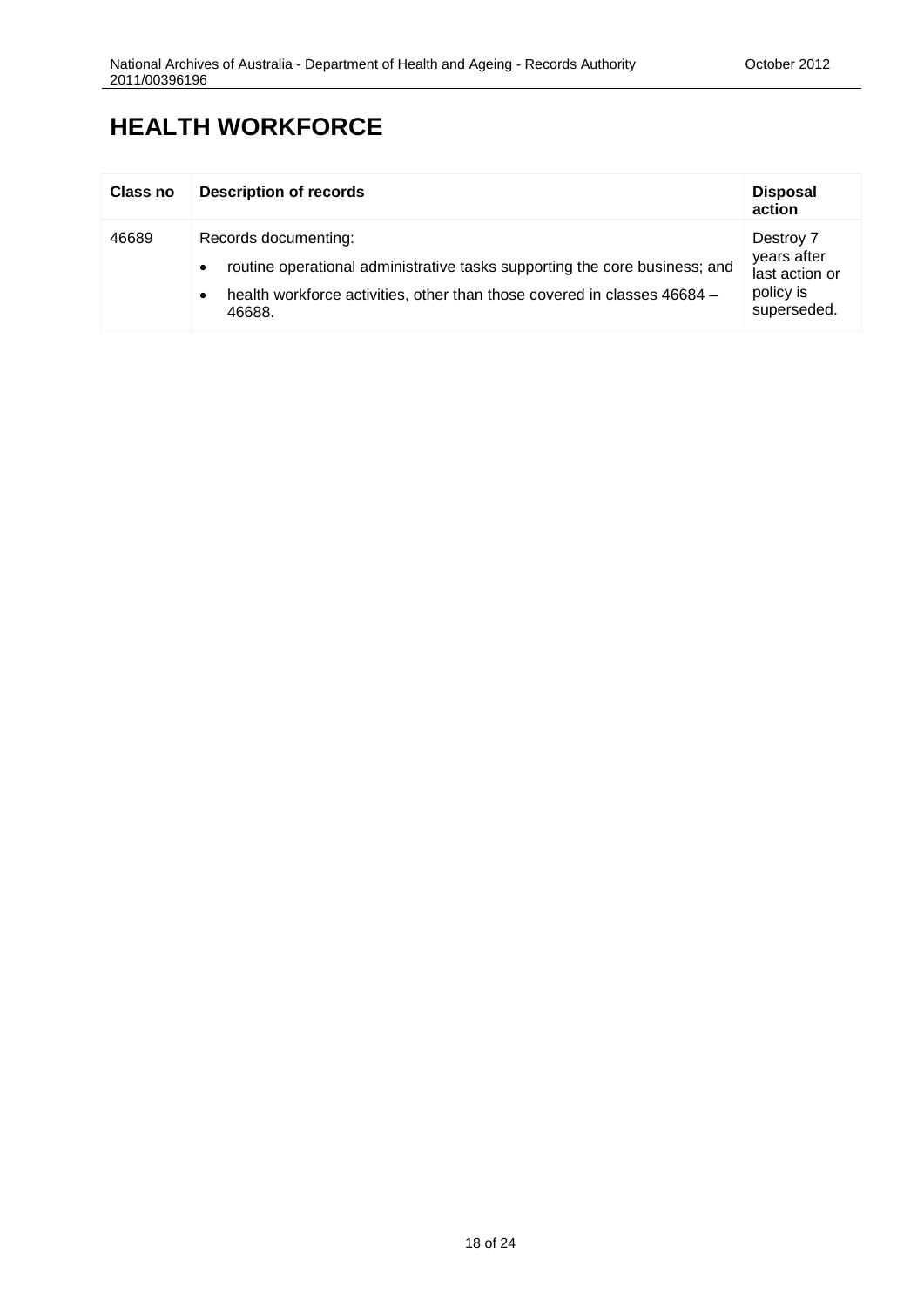# <span id="page-18-0"></span>**HEARING SERVICES**

The core business of improving the hearing of Australians by facilitating access to hearing services for eligible people and reducing the incidence of hearing loss in the community. Includes the development of policy and programs based on research into hearing loss and hearing services.

The core tasks associated with hearing services include:

- developing clinical service standards;
- receiving, evaluating and processing applications from organisations to provide hearing services;
- accrediting, negotiating and managing contracts with, and issuing certificates to, providers of hearing services;
- monitoring of qualifications of individual hearing service practitioners and compliance with rules of conduct for accreditation and standards for clinical services, and carrying out compliance actions;
- receiving and processing applications, and issuing vouchers to clients for access to hearing services;
- providing funding to organisations and laboratories;
- delivering and reviewing customer services including the management of complaints; and
- managing appeals and reviews relating to the accreditation process.

The performance of the core business is supported by routine administrative tasks such as:

- developing policies, strategies, plans, service charters, processes, systems and procedures;
- conducting liaison and consultation with stakeholders;
- providing advice and other forms of information;
- developing internal and external reporting;
- managing internal and external meetings and committees;
- preparing and presenting speeches and addresses;
- arranging and attending conferences;
- conducting or facilitating the conduct of audits; and
- identifying, assessing and managing risk.

*For the preparation of budget estimates, budget proposals, cost modelling, and making financial transactions, use AFDA/AFDA Express - FINANCIAL MANAGEMENT.*

*For the procurement of goods and services, use AFDA/AFDA Express – PROCUREMENT.* 

*For the publication and distribution of agency publications including standards, use AFDA/AFDA Express – PUBLICATION.* 

*For statutory and non-statutory advisory bodies supporting hearing services, use the ADVISORY BODIES General Records Authority 26.*

*For advice to the Minister, ministerial submissions, and the development of legislation, use AFDA/AFDA Express – GOVERNMENT RELATIONS.*

*For Indigenous specific hearing services, use ABORIGINAL AND TORRES STRAIT ISLANDER HEALTH.*

| Class no | <b>Description of records</b>                                                                                                                                                                                                                                                                                                                  | <b>Disposal</b><br>action         |
|----------|------------------------------------------------------------------------------------------------------------------------------------------------------------------------------------------------------------------------------------------------------------------------------------------------------------------------------------------------|-----------------------------------|
| 47461    | The following significant records documenting:<br>development and implementation of national policies, strategies, plans<br>$\bullet$<br>and standards designed to support and develop hearing services.<br>Includes final versions, supporting documentation and related research;<br>final reports of programs and other high level reviews; | Retain as<br>national<br>archives |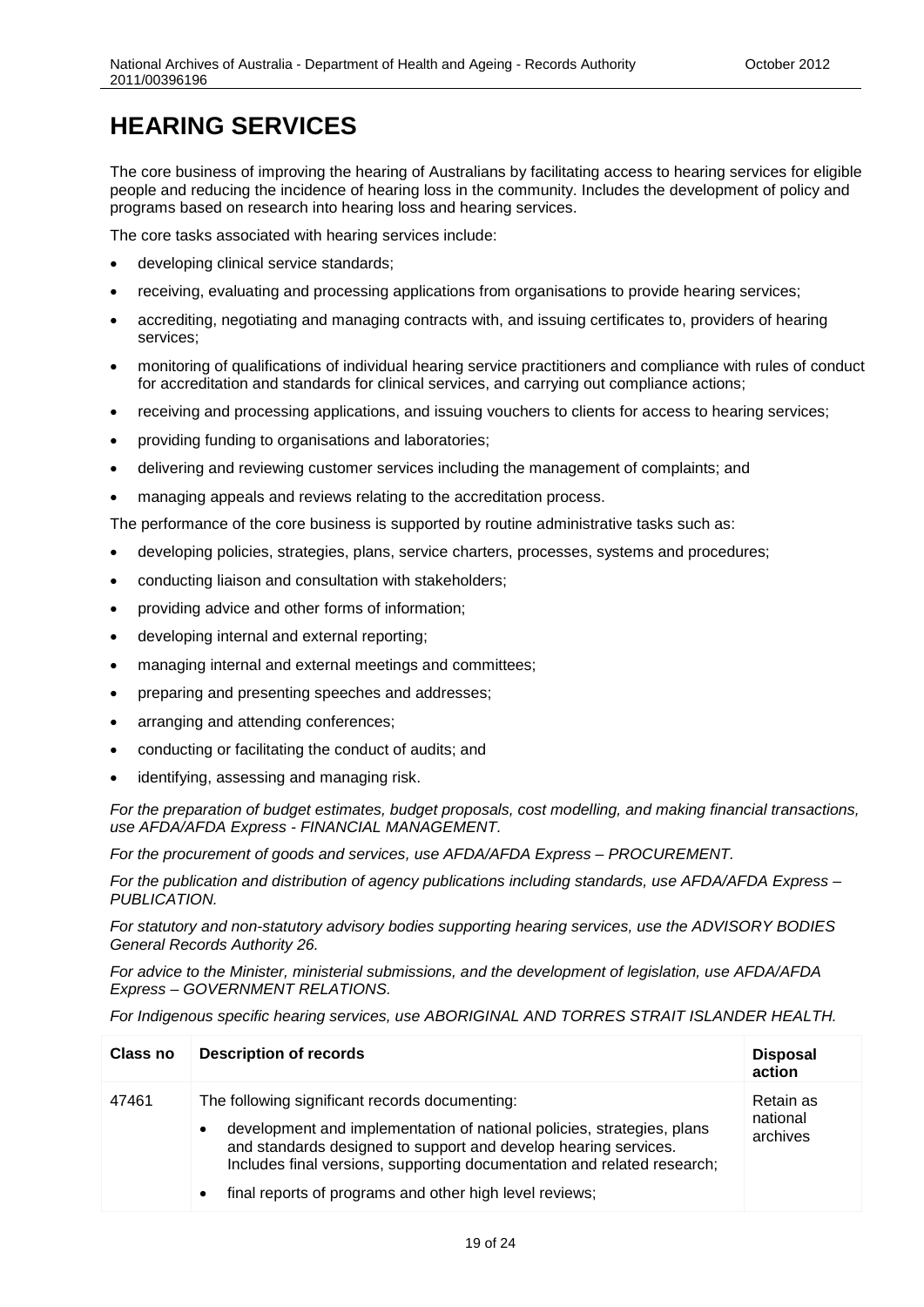## **HEARING SERVICES**

| <b>Class no</b> | <b>Description of records</b>                                                                                                                                                                                                                                                                                                                  | <b>Disposal</b><br>action                                                          |
|-----------------|------------------------------------------------------------------------------------------------------------------------------------------------------------------------------------------------------------------------------------------------------------------------------------------------------------------------------------------------|------------------------------------------------------------------------------------|
|                 | external and high level internal committees relating to hearing services,<br>where the agency provides the Secretariat, is the Commonwealth's main<br>representative, or plays a prominent or central role. Includes documents<br>establishing the committee, agenda, final versions of minutes, reports,<br>briefing notes and tabled papers; |                                                                                    |
|                 | findings or outcomes of research into hearing loss issues. Includes final<br>$\bullet$<br>research reports;                                                                                                                                                                                                                                    |                                                                                    |
|                 | development, monitoring and review of accreditation standards for<br>$\bullet$<br>hearing services and qualifications for individual health practitioners;                                                                                                                                                                                     |                                                                                    |
|                 | provision of funding for national research projects or sponsorship of<br>$\bullet$<br>sporting or other major events for the hearing impaired;                                                                                                                                                                                                 |                                                                                    |
|                 | register of accredited contracted service providers;<br>$\bullet$                                                                                                                                                                                                                                                                              |                                                                                    |
|                 | final versions of speeches and addresses presented by the portfolio<br>$\bullet$<br>Minister or senior agency staff in support of the hearing services core<br>business, including addresses presented at conferences; and                                                                                                                     |                                                                                    |
|                 | outcomes of major reviews and appeals which are related to matters of<br>$\bullet$<br>controversy or public interest.                                                                                                                                                                                                                          |                                                                                    |
| 47462           | Records documenting:                                                                                                                                                                                                                                                                                                                           | Destroy 50                                                                         |
|                 | high level liaison, consultation and meetings with peak bodies, key<br>$\bullet$<br>stakeholders, other government agencies and other parts of the agency;<br>and                                                                                                                                                                              | years after<br>last action                                                         |
|                 | customer satisfaction research including survey data and supporting<br>$\bullet$<br>documentation.                                                                                                                                                                                                                                             |                                                                                    |
| 47463           | Signed agreements or contracts executed under seal prior to 15 November<br>2005 with individuals or organisations relating to hearing services and<br>programs, and supporting records: Western Australia.                                                                                                                                     | Destroy 21<br>years after<br>completion or<br>other<br>termination of<br>agreement |
| 47464           | Signed agreements or contracts executed under seal with individuals or<br>organisations relating to hearing services and programs, and supporting<br>records: Victoria and South Australia.                                                                                                                                                    | Destroy 15<br>years after<br>completion or<br>other<br>termination of<br>agreement |
| 47465           | Signed agreements or contracts executed under seal with individuals or<br>organisations relating to hearing services and programs, and supporting<br>records: New South Wales, Western Australia (from 15 November 2005),<br>Queensland, Australian Capital Territory, Northern Territory and Tasmania.                                        | Destroy 12<br>years after<br>completion or<br>other<br>termination of<br>agreement |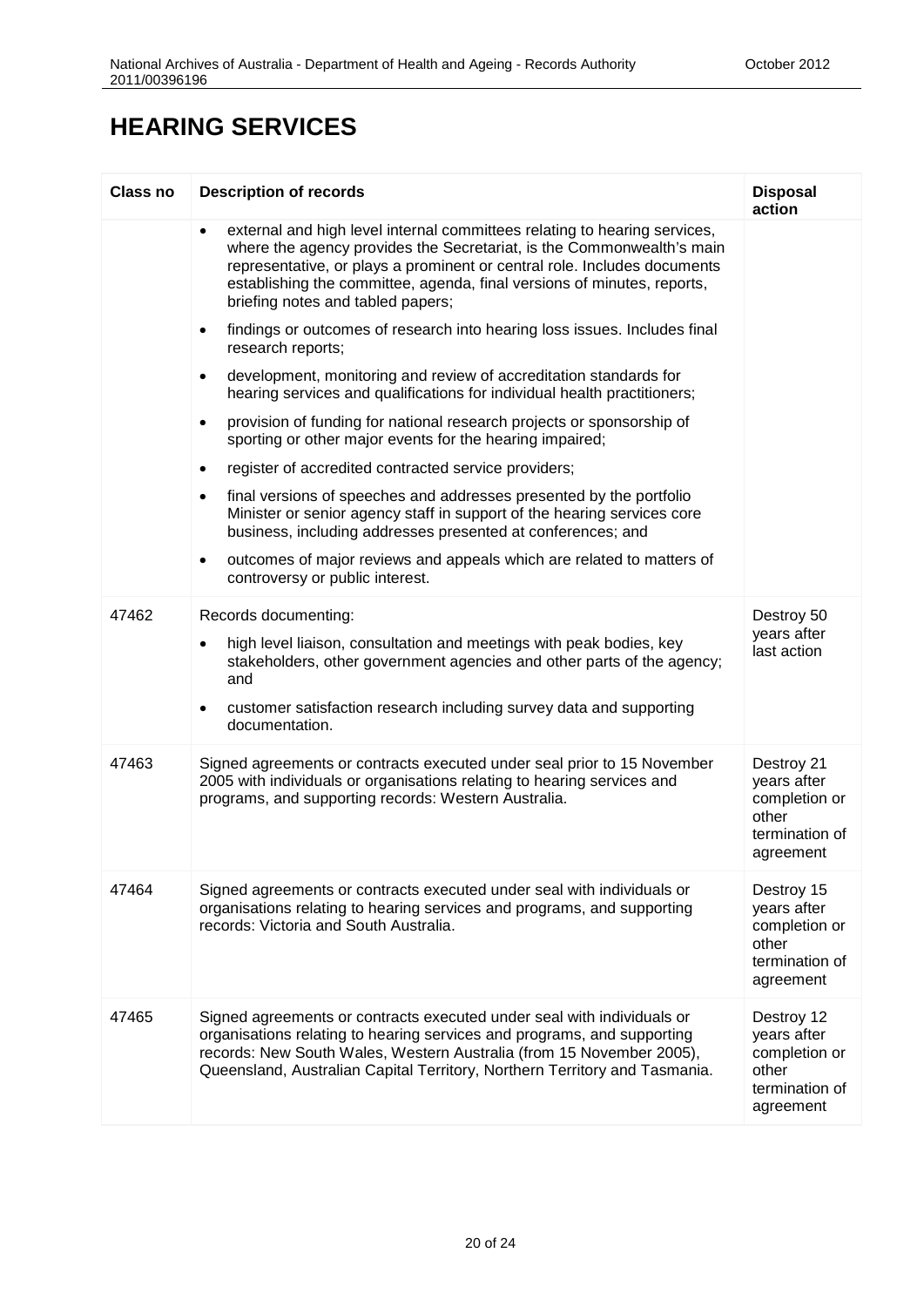#### **HEARING SERVICES**

| <b>Class no</b> | <b>Description of records</b>                                                                                                                                                                                                                                                                                                                                                                                                                                                                                                                                                                                                                                                                                                                                  | <b>Disposal</b><br>action                                                                                                                |
|-----------------|----------------------------------------------------------------------------------------------------------------------------------------------------------------------------------------------------------------------------------------------------------------------------------------------------------------------------------------------------------------------------------------------------------------------------------------------------------------------------------------------------------------------------------------------------------------------------------------------------------------------------------------------------------------------------------------------------------------------------------------------------------------|------------------------------------------------------------------------------------------------------------------------------------------|
| 47466           | Records documenting:<br>provision of funding to organisations and laboratories for the delivery of<br>services, research, or programs supporting the core business; and<br>procedures relating to clinical services and qualifications.<br>$\bullet$<br>[For agreements establishing funding to organisations and laboratories, use<br>classes 47463, 47464, 47465 or 47470.]                                                                                                                                                                                                                                                                                                                                                                                  | Destroy 15<br>years after<br>last action                                                                                                 |
| 47467           | Records documenting appeals or reviews of decisions made by the agency<br>under hearing services legislation, other than those covered in class 47461.                                                                                                                                                                                                                                                                                                                                                                                                                                                                                                                                                                                                         | Destroy 10<br>years after<br>action<br>completed                                                                                         |
| 47468           | Records documenting the receipt, evaluation and processing of applications<br>from organisations seeking to be accredited as providers of hearing services;<br>the management of accreditation processes including the issuing of<br>certificates, liaison with of service providers; monitoring and audit of service<br>providers against compliance standards. Includes case files for individual<br>service providers, and related legal advice.<br>[For litigation related records and legal advice relating to the interpretation of<br>an agency's own legislation, use AFDA/AFDA Express - LEGAL SERVICES.<br>For records of unsuccessful applications from organisations seeking to<br>become accredited hearing services providers, use class 47470.] | Destroy 7<br>years after<br>completion or<br>other<br>termination of<br>contract or<br>accreditation,<br>whichever is<br>later.          |
| 47469           | Clinical and client records maintained by hearing service providers under<br>contract, and records documenting the issuing of hearing services vouchers<br>to approved applicants.<br>[For claims made by service providers using data from the vouchers and the<br>payment of claims, use AFDA/AFDA Express - FINANCIAL MANAGEMENT.]                                                                                                                                                                                                                                                                                                                                                                                                                          | Destroy 1<br>year after<br>client is<br>confirmed<br>deceased or 7<br>years after<br>last recorded<br>contact,<br>whichever is<br>sooner |
| 47470           | Records documenting:<br>routine operational administrative tasks supporting the core business; and<br>hearing services activities, other than those covered in classes 47461 -<br>47469.                                                                                                                                                                                                                                                                                                                                                                                                                                                                                                                                                                       | Destroy 7<br>years after<br>last action                                                                                                  |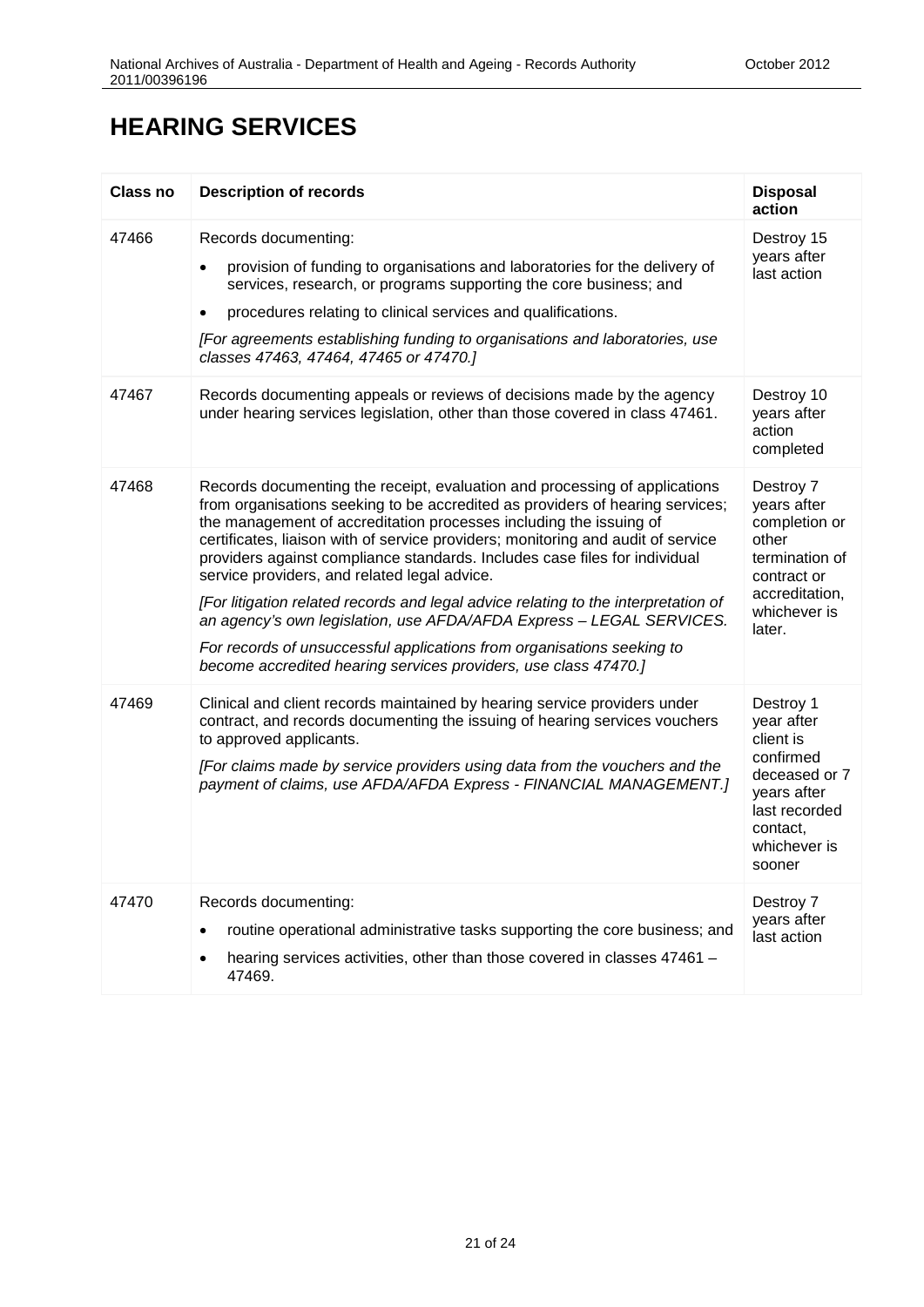# <span id="page-21-0"></span>**MEDICAL INDEMNITY**

The core business of contributing towards the availability of medical services in Australia by providing Commonwealth assistance to support access by medical practitioners to arrangements that indemnify them for claims arising in relation to their practice of their medical professions. Includes managing records of former medical indemnity schemes and programs.

The core tasks associated with medical indemnity include:

- developing, implementing, and reviewing medical indemnity policies, strategies, plans, programs and schemes;
- liaising and consulting with stakeholders, including the Australian Medical Association and medical practitioners, the medical insurance industry, peak industry groups, other government agencies and professional colleges;
- providing and receiving advice;
- managing medical indemnity deeds created from 29 April 2002 to 30 June 2002; and
- managing records relating to the former Medical Indemnity Subsidy Scheme that ran from 2002 to 2004.

The performance of the core business is supported by routine administrative tasks such as:

- planning, conducting or facilitating internal and external audits;
- arranging and attending conferences;
- preparing and presenting speeches and addresses;
- delivering and reviewing customer services, including the management of complaints;
- managing and participating in internal and external meetings and committees;
- developing, implementing, and reviewing internal processes, systems and procedures; and
- developing internal and external reporting.

*For the preparation of budget estimates, budget proposals, cost modelling, and making financial transactions, use AFDA/AFDA Express - FINANCIAL MANAGEMENT.*

*For the procurement of goods and services in support of medical indemnity programs, use AFDA/AFDA Express – PROCUREMENT.* 

*For the publication and distribution of agency publications, including publishing standards, use AFDA/AFDA Express – PUBLICATION.* 

*For advice to the Minister, ministerial submissions, and the development of legislation, use AFDA/AFDA Express - GOVERNMENT RELATIONS.*

| Class no | <b>Description of records</b>                                                                                                                                                                                                                                                                                                                                                                                                                                                                                                                                                                                                                                                                     | <b>Disposal</b><br>action         |
|----------|---------------------------------------------------------------------------------------------------------------------------------------------------------------------------------------------------------------------------------------------------------------------------------------------------------------------------------------------------------------------------------------------------------------------------------------------------------------------------------------------------------------------------------------------------------------------------------------------------------------------------------------------------------------------------------------------------|-----------------------------------|
| 46677    | The following significant records documenting:<br>development and implementation of national policies and strategies for<br>$\bullet$<br>medical indemnity. Includes the final versions, supporting materials<br>including working papers, related research, submissions from external<br>bodies to high level policy reviews, and final reports used as the basis for<br>policy formulation;<br>development, implementation, evaluation and review of medical indemnity<br>$\bullet$<br>programs, plans, strategies and schemes;<br>advice provided to or received from major national stakeholders relating<br>to medical indemnity issues including in the form of reports and<br>submissions; | Retain as<br>national<br>archives |
|          |                                                                                                                                                                                                                                                                                                                                                                                                                                                                                                                                                                                                                                                                                                   |                                   |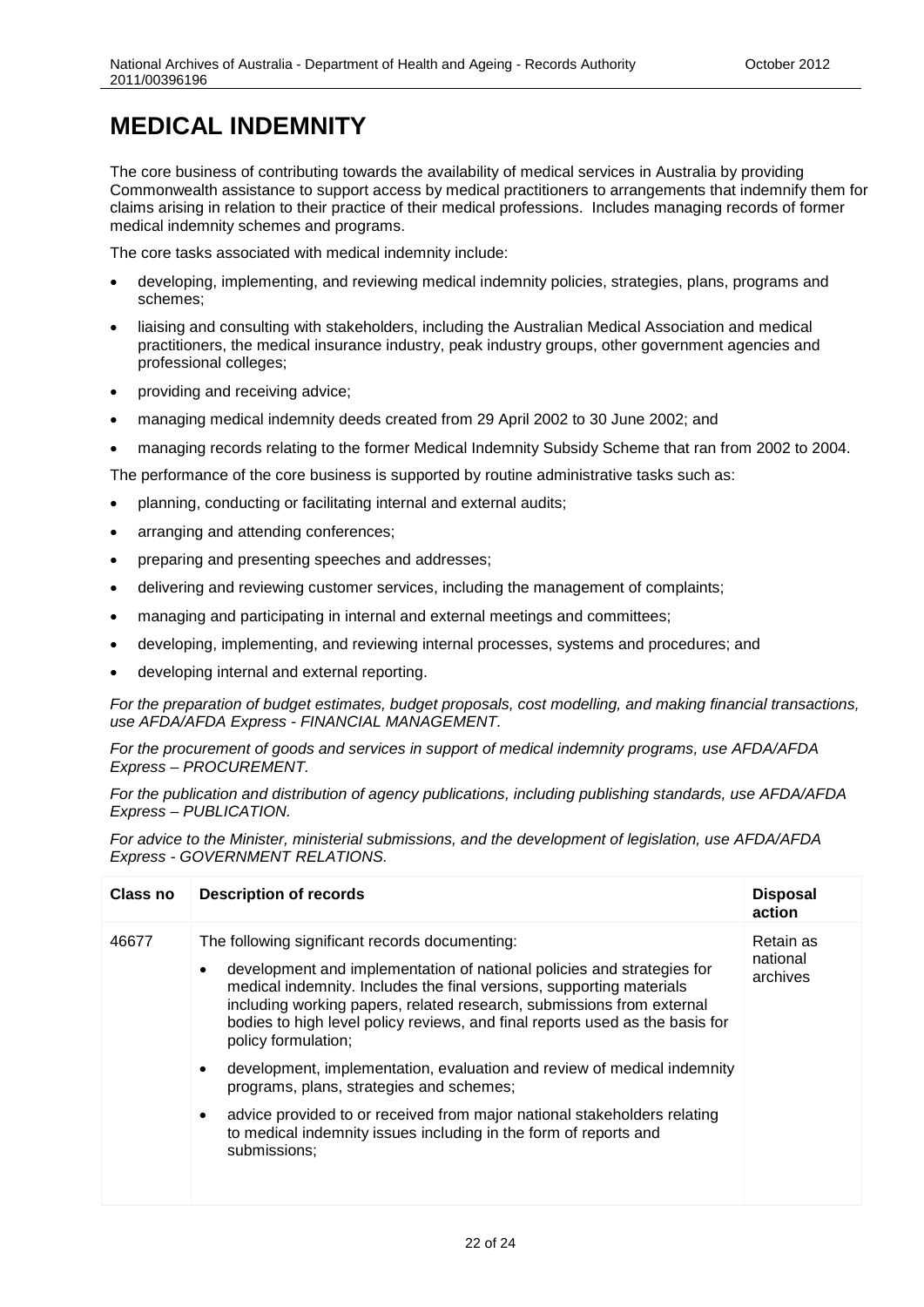#### **MEDICAL INDEMNITY**

| Class no | <b>Description of records</b>                                                                                                                                                                                                                                                                                                                                                                                                                                                                                                                                    | <b>Disposal</b><br>action                                                          |
|----------|------------------------------------------------------------------------------------------------------------------------------------------------------------------------------------------------------------------------------------------------------------------------------------------------------------------------------------------------------------------------------------------------------------------------------------------------------------------------------------------------------------------------------------------------------------------|------------------------------------------------------------------------------------|
|          | liaison and consultation with peak bodies, key stakeholders, and other<br>$\bullet$<br>government agencies with responsibility for administering the legislation,<br>for example in relation to standards for medical indemnity products.<br>Includes liaison with peak consumer groups to provide medical indemnity<br>for specialised groups such as midwives, and internal consultation to<br>provide specialised programs (eg workforce distribution programs);                                                                                              |                                                                                    |
|          | external and high level internal committees and working groups relating to<br>$\bullet$<br>medical indemnity, where the agency provides secretariat support, is the<br>Australian Government's main representative or plays a leading role.<br>Includes documents establishing the committee, agenda, final versions of<br>minutes, reports, briefing notes and tabled papers;                                                                                                                                                                                   |                                                                                    |
|          | significant reporting on medical indemnity issues, including: reports<br>$\bullet$<br>produced by other organisations on behalf of the Department on medical<br>indemnity matters; summary reports of payments made to medical<br>indemnity insurers and doctors; internal reports created as a result of the<br>analysis of external reports on medical indemnity, including as a<br>consequence of monitoring of the medical indemnity industry by other<br>organisations; and high level reports relating to prudential supervision and<br>product standards; |                                                                                    |
|          | final versions of speeches and addresses presented by the portfolio<br>$\bullet$<br>Minister or senior agency staff in support of the medical indemnity core<br>business, including addresses presented at conferences; and                                                                                                                                                                                                                                                                                                                                      |                                                                                    |
|          | development and delivery of a dedicated medical indemnity information<br>$\bullet$<br>line.                                                                                                                                                                                                                                                                                                                                                                                                                                                                      |                                                                                    |
| 46678    | Incidents occurring insurance policies issued in the form of indemnity deeds<br>for the period 29 April 2002 to 30 June 2002 insuring former members of<br>United Medical Protection.                                                                                                                                                                                                                                                                                                                                                                            | Destroy 20<br>years after<br>last action                                           |
| 46679    | Signed agreements or contracts executed under seal prior to 15 November<br>2005 with individuals, organisations, government and non-government<br>agencies, and companies relating to medical indemnity services and<br>programs, and supporting records: Western Australia.                                                                                                                                                                                                                                                                                     | Destroy 21<br>years after<br>completion or<br>other<br>termination of<br>agreement |
| 46680    | Signed agreements or contracts executed under seal with individuals,<br>organisations, government and non-government agencies, and companies<br>relating to medical indemnity services and programs, and supporting records:<br>Victoria and South Australia.                                                                                                                                                                                                                                                                                                    | Destroy 15<br>years after<br>completion or<br>other<br>termination of<br>agreement |
| 46681    | Signed agreements or contracts executed under seal with individuals,<br>organisations, government and non-government agencies, and companies<br>relating to medical indemnity services and programs, and supporting records:<br>New South Wales, Queensland, Australian Capital Territory, Northern<br>Territory, Tasmania and Western Australia (from 15 November 2005).                                                                                                                                                                                        | Destroy 12<br>years after<br>completion or<br>other<br>termination of<br>agreement |